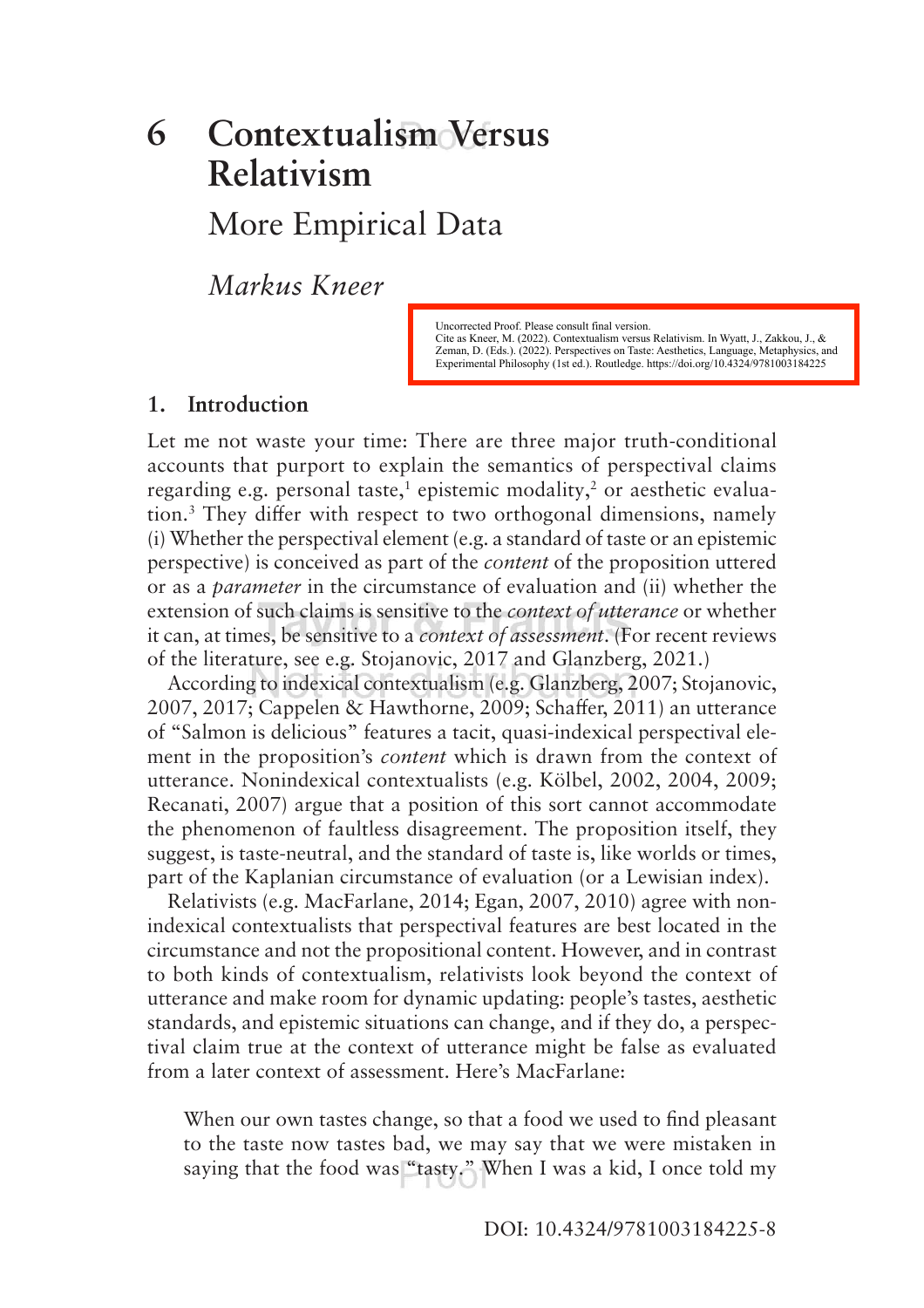mother, "Fish sticks are tasty." Now that I have exposed my palate to a broader range of tastes, I think I was wrong about that; I've changed my mind about the tastiness of fish sticks. So, if someone said, "But you said years ago that fish sticks were tasty," I would retract the earlier assertion. I wouldn't say, "They were tasty then, but they aren't tasty any more," since that would imply that their taste changed. Nor would I say, "When I said that, I only meant that they were tasty to me then." I *didn't* mean that. At the time I took myself to be disagreeing with adults who claimed that fish sticks weren't tasty.

(2014, pp. 13–14)

What the passage highlights is that the dynamic nature of the relativist view entails *two* norms of assertion. One, labelled the "Reflexive Truth Rule," specifies the conditions under which one is warranted to *make* an assertion.

**Reflexive Truth Rule:** An agent is permitted to assert that p at context  $c_1$  only if p is true as used at  $c_1$  and assessed from  $c_2$ .

(2014, p. 103)

Given that the only context that matters for the making of assertions is the context of utterance (or "use"), this might leave "contexts of assessment without any *essential* role to play" (2014, p. 104). However, on the dynamic account of assertion proposed by relativists, there's a second rule in place—a rule which specifies under which conditions one must *retract* an assertion:

**Retraction Rule:** An agent in context  $c_2$  is required to retract an (unretracted) assertion of  $p$  made at  $c<sub>1</sub>$  if  $p$  is not true as used at  $c<sub>1</sub>$  and assessed from  $c_{2}$ .

(2014, p. 108)

Naturally, a retraction cannot simply wipe the retracted assertion from the conversational record. However, that's not the point. Instead, in taking back an assertion we attempt "to 'undo' the normative changes efected by the original speech act" (MacFarlane, 2014, p. 108; for discussion about retraction in particular, see e.g. Ferrari (2016), Marques (2014a, 2018), Kneer (2015, 2021a), Zakkou (2019a), Caponetto (2020), and Dinges (this volume)).

Truth relativism about perspectival expressions is a descriptive theory, which makes hypotheses about norms of assertion in ordinary English. The norms in question are conventional, non-codified, behaviour-dependent rules, which govern our linguistic practice (at least in certain domains). Norms of this kind are social facts, and as such, they are suited to empirical investigation: we can test whether ordinary language speakers are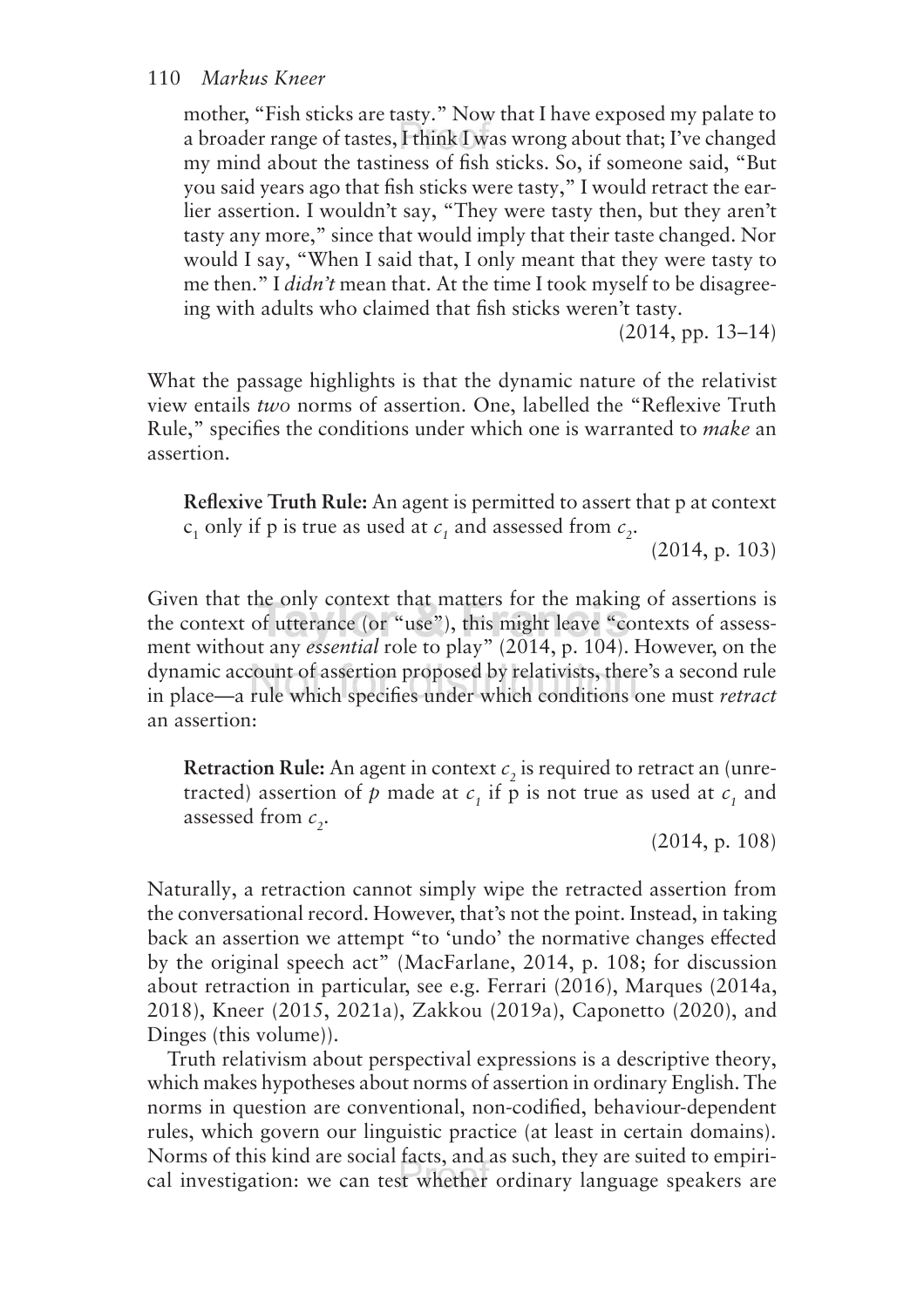inclined to act in conformity with the proposed linguistic conventions and whether their normative assessments of pertinent perspective-dependent assertions track the Truth and Retraction Rules. If this were the case, then the core tenets of relativism are in place (though they could possibly be spelled out in terms of competing theories with similar explanatory power). If people's linguistic behaviour (and assessment thereof) proves inconsistent with the proposed norms of assertion, both the force of the relativist critique of contextualism as well as the central pillars of the relativist view itself collapse.

This chapter surveys some recent experiments concerning the norms of assertion proposed by relativism (Section 2). Amongst ordinary English speakers, there is evidence against the Truth Rule (Knobe & Yalcin, 2014; Kneer, 2015, 2021a) and the Retraction Rule (Kneer, 2015, 2021a; Marques, ms). Moreover, the empirical literature on norms of assertion is increasingly converging on the position that such a norm is not factive in the first place. Consequently, there's little reason to assume that the norms of *perspectival* assertions difered in this regard.

However, there are some interesting diverging findings. Dinges and Zakkou (2020) present conflicting results regarding the Truth Rule, reporting a distinct lack of agreement with *both* contextualist and relativist predictions concerning the truth assessment of taste claims. Furthermore, according to Knobe and Yalcin (2014), the folk seem to agree with some sort of retraction rule for epistemic modal claims (despite disagreeing with MacFarlane's Truth Rule). Both in Dinges and Zakkou's and in Knobe and Yalcin's experiments, I would like to suggest, the tested target statements might not adequately mirror what is at stake in the contextualism/relativism debate.

To anticipate the findings: in Dinges and Zakkou's study, the lack of agreement with the contextualist predictions might be due to an inadequate formulation of the response claim. Three experiments that attempt to remedy this potential shortcoming lend support to contextualist truth assessment (Sections 3 to 5). Knobe and Yalcin's study concerning a norm of retraction, by contrast, asks participants whether it is "appropriate" for a speaker to take back an epistemic modal claim whose prejacent is false at the context of assessment. What is appropriate, however, need not be required. Relativists like MacFarlane (see quotation earlier), just like most theorists in the debate concerning norms of assertion, however, tend to state their hypothesized rules in terms of what is *required* or *mandatory*, or what *must, ought* and *should* be done. What they are concerned with are *core* or potentially *constitutive* rules of assertion, and these can be expected to invoke strict normative force. Such rules contrast with *peripheral rules* that help regulate our assertive practices, characterized inter alia by a more lenient normative force, of which there surely are many. It is, for instance, *appropriate* or *commendable* to express oneself with *clarity* and *precision*. However, neither of these two norms have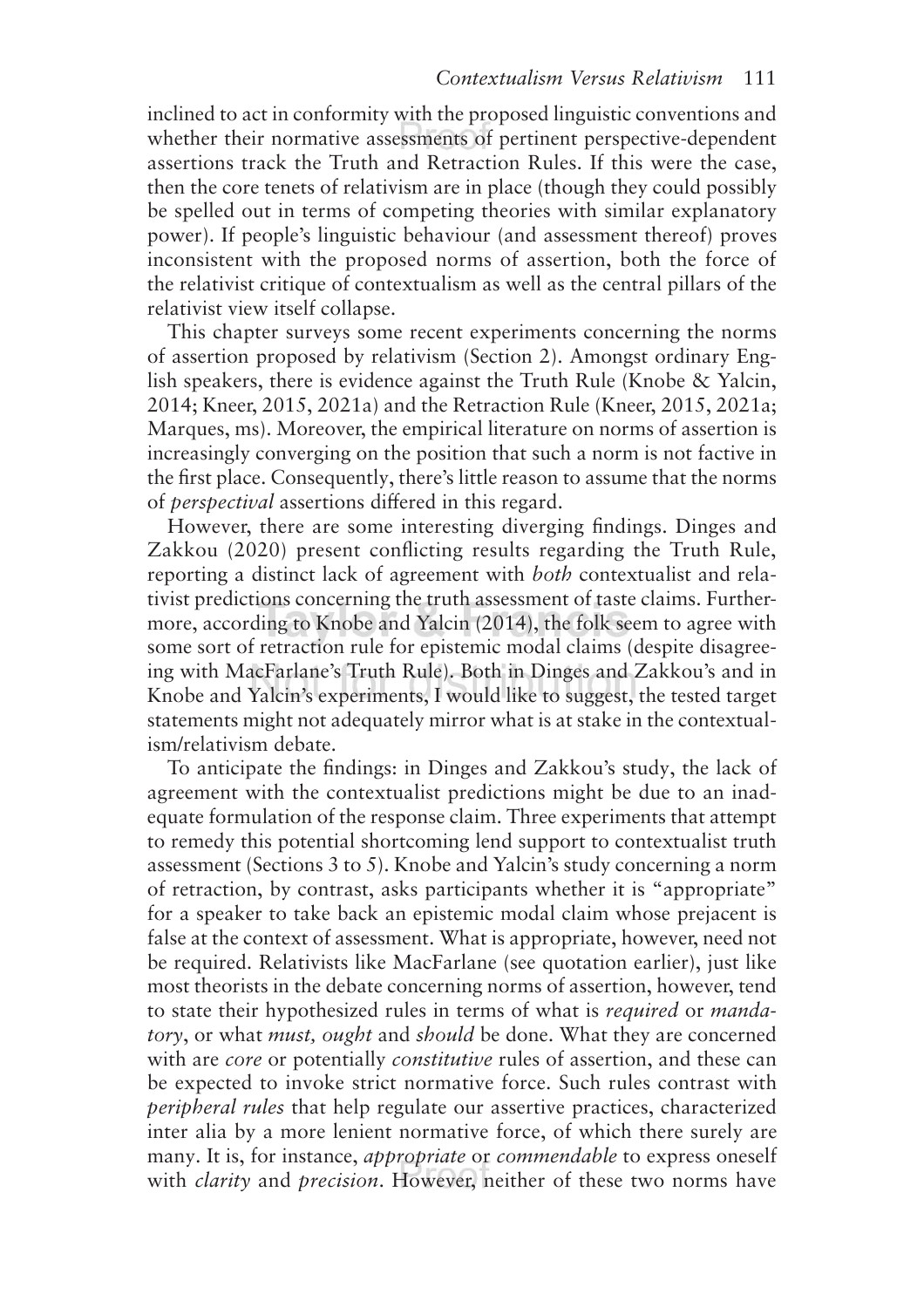witnessed much attention in the literature about *the* (central or constitutive) norms of assertion, let alone the contextualism/relativism debate. Section 6 thus reports a replication of Knobe and Yalcin's study, both with their original formulation of the retraction question as well as a version that tracks MacFarlane's Retraction Rule. Whereas people—in line with Knobe and Yalcin's results—find it appropriate to take back epistemic modal claims whose prejacent turns out false at the context of assessment, they *disagree* with the assessment that retraction is *required*.

Overall, the findings of the three experiments question the adequacy of the relativist Truth Rule and the Retraction Rule. The extension of perspectival claims depends on the context of utterance, and there is no requirement of any sort to retract them at a later context of assessment (although one may sometimes do so).

## **2. Empirical Data**

## *2.1. Utterance Sensitivity and Retraction for Perspectival Claims*

Let's begin with the story MacFarlane uses to motivate relativism with respect to predicates of personal taste. In several experiments (Kneer, 2015, ch. 7; 2021a), participants were presented with a scenario based on said fish sticks scenario, quoted earlier. The vignette came in two versions, either containing a claim about the truth assessment of a previous taste claim [A] or else the requirement for retraction [B]:

## FISH STICKS

John is five years old and loves fish sticks. One day he says to his sister Sally: "Fish sticks are delicious." Twenty years later his taste regarding fish sticks has changed. Sally asks him whether he still likes fish sticks and John says he doesn't anymore.

- [A] Sally says: "So what you said back when you were five was false."
- [B] Sally says: "So you are required to take back what you said about fish sticks when you were five."
- Q.To what extent do you agree or disagree with Sally's claim?

Participants responded to the questions on a seven-point Likert scale anchored at 1 with "completely disagree" and at 7 with "completely agree." Advocates of a contextualist semantics would hypothesize agreement with both claims of Sally to be low. After all, what, on this theory, matters for truth-assessment is the context of utterance, at which John's claim was true. A relativist semantics, however, would predict agreement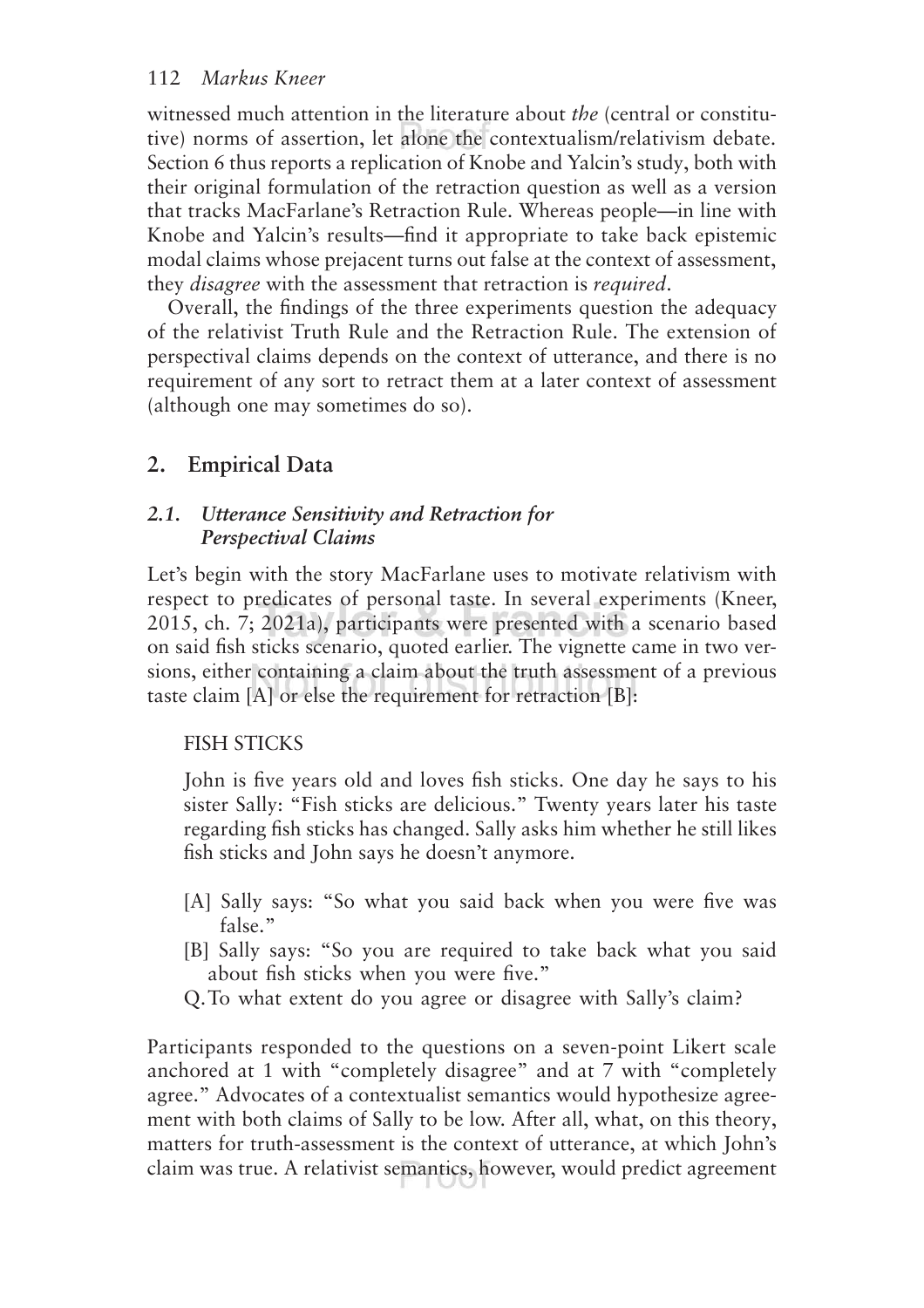with Sally's assertion that John's original claim was false, since it is false at the context of assessment. Given that it *is* false at the context of assessment, relativists would further hypothesize, and given that Sally challenges John, he must retract his original claim. Relativists would predict mean agreement with the proposed truth assessment and required retraction to be significantly above the midpoint of the scale. Contextualists, by contrast, would predict the means to lie significantly below the midpoint of the scale.

Consistent with contextualism and inconsistent with relativism, people strongly disagreed with the claim that John's original assertion was false or that he should retract it. Similar results were found for another predicate of personal taste, namely "fun" (the "Sandcastle scenario"). Although it is the relativist's paradigm example, reasonable concerns might be voiced concerning the time lag between a childhood claim as to fish sticks' tastiness and a challenge in adult life. Reducing the time span between the context of utterance and the context of assessment, however, does not make a diference (Kneer, 2021a, Exp. 2, "Salmon scenario"). Figure 6.1 visually represents the findings. All means are significantly below the midpoint of the scale (one-sample *t*-tests, all *ps* < .001).

For a diferent type of perspectival expression (epistemic modals), Knobe and Yalcin (2014) also report evidence for truth-assessment along contextualist lines. Kneer (2015, ch. 6; ms) further finds that assertions such as "John might be in China" are judged truth-conditionally on a par with "For all I know, John is in China," the contextualist's preferred interpretation of "might" claims. Marques (ms) reports results favouring



*Figure 6.1* Mean agreement with the statement that an original taste claim was false at the context of utterance and that it must be retracted given preference reversals across diferent scenarios. Error bars denote standard error of the mean.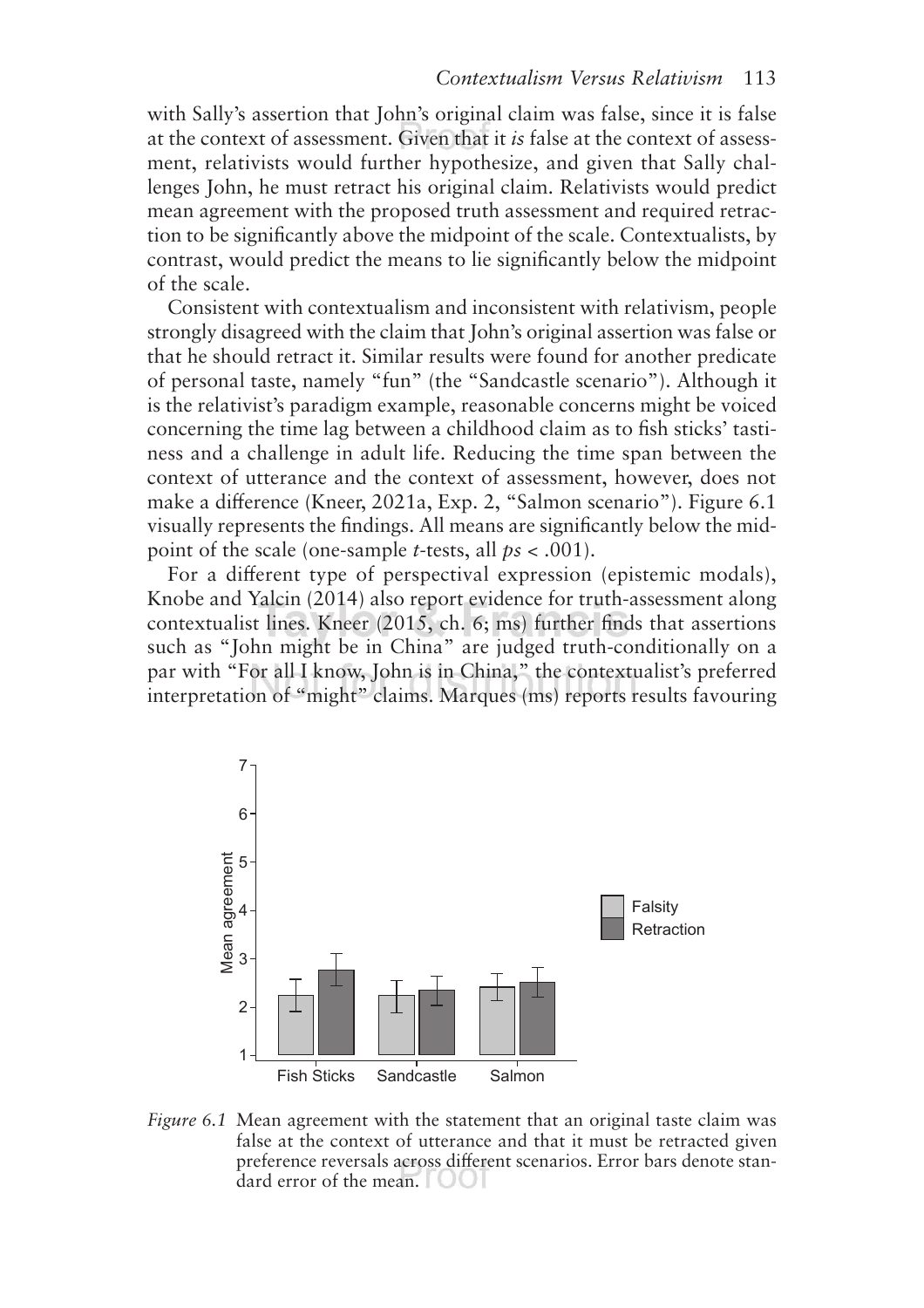a contextualist semantics for epistemic modals for native Spanish speakers. Despite considerable convergence, there are some findings that call contextualism into question. To these we will turn in Sections 2.3 and 2.4 after a brief look at the literature on norms of assertion that is not directly concerned with perspectival claims.

## *2.2. Norms of Assertion*

Much of the contextualism/relativism debate centers on the validity of the norms of assertion and retraction proposed by relativists. It is thus surprising that the extensive literature about norms of assertion in general is hardly discussed in this context. However, as I will briefly argue, the latter also casts doubt on the hypotheses that our assertions—perspectival or not—are governed by (something like) MacFarlane's Truth Rule or the Retraction Rule.

For several decades, philosophers have explored the question of what, if anything, is required of a speaker to be in a position to assert a certain proposition *x* (for an excellent review, see Pagin, 2014). On the most demanding (and most widely defended) account, in order to assert *x*, the speaker must *know that x* (the *knowledge account*, see e.g. Williamson, 1996, 2000; Hawthorne, 2004; Turri, 2011). According to an alternative view, for a speaker to assert *x*, *x* must simply be *true*—though it need not be known (the *truth account*, see e.g. Weiner, 2005). Both views are *factivist* in so far as they require the asserted proposition to be true. *Nonfactivists* argue that if it were only ever appropriate to assert true propositions, the number of warranted assertions we make would be rather limited. This either suggests that the alleged (factive) norm of assertion doesn't really do much to regulate our communicative behaviour (the force and importance of such a norm is limited), or else the norm of assertion simply is not factive. The position that the central rule of assertion is not tied to propositional truth, it should be noted, still allows for the possibility that assertion *aims* at (the conveying of) truth (see Marsili, 2018, 2020, 2021). Some nonfactivists thus propose that in order to assert  $x$ , it suffices to have a justified belief as to *x*, even if *x* is false (the *justified belief account*, e.g. Douven, 2006; Lackey, 2007). Other nonfactivists are more lenient still and advocate a view according to which one can say whatever one believes (the *belief account*, e.g. Bach, 2008; Hindriks, 2007; Mandelkern & Dorst, ms).

What the debate about norms of assertion can contribute to the debate about norms of retraction is this: only if assertability depends on propositional truth in general does it make sense to postulate norms of assertion and retraction for perspectival claims that do. If, for instance, the justification account were correct and it were acceptable to assert a justified yet false proposition, then it is obscure why perspectival claims should be governed by something like MacFarlane's Truth and Retraction Rules.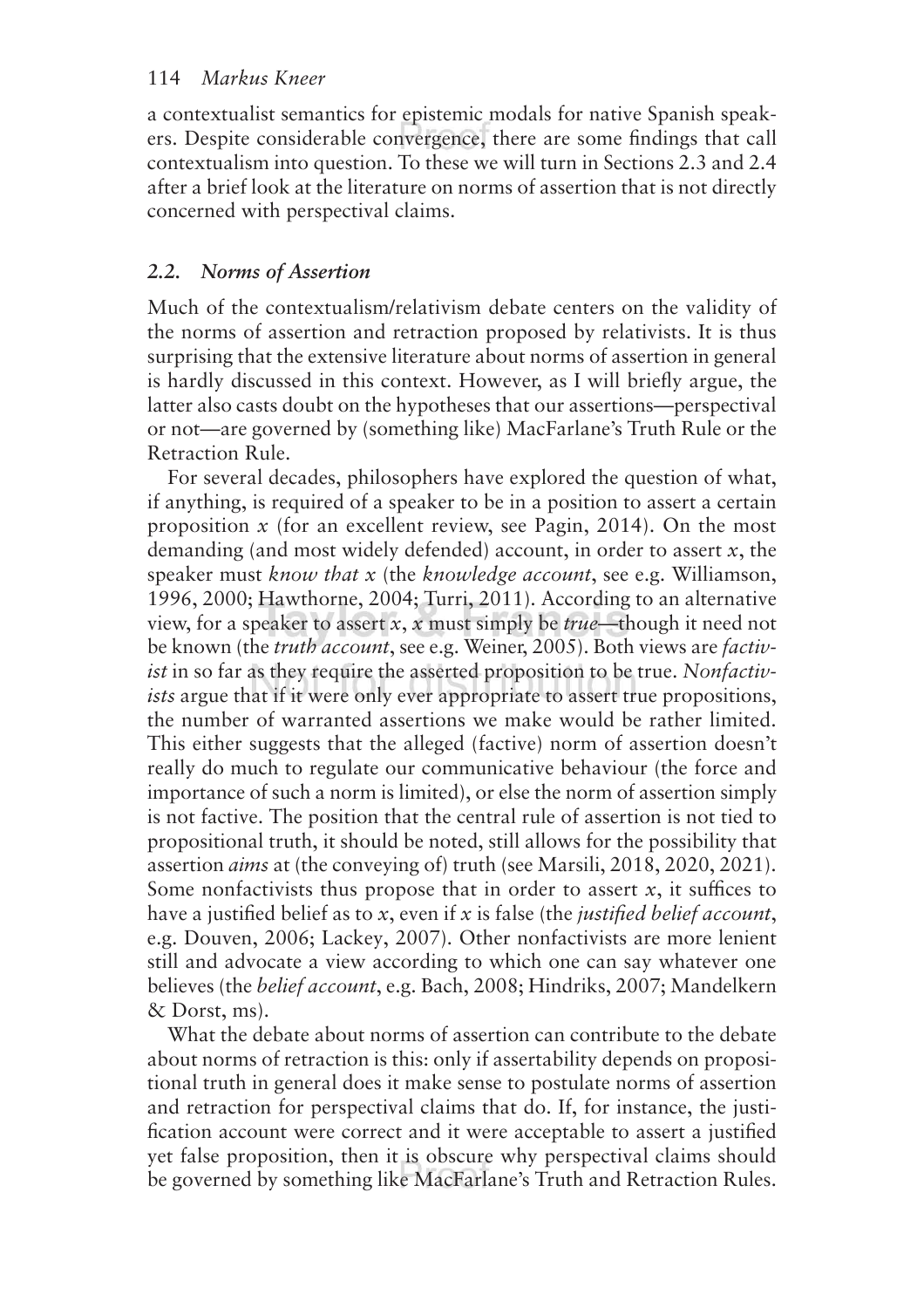

*Figure 6.2 Left—*Proportions of participants who judged a justified claim *x* assertible and true across conditions (true v. false); *Right*—Proportions of participants who judged a claim assertible and justified across conditions (good v. poor evidence).

Source: Kneer (2021b, p. 2).

Whether human communication is indeed regulated by norms of assertion and what these might be is, of course, an empirical question (Douven, 2006; Turri, 2013; Pagin, 2016). There is some evidence that points towards a factive norm of assertion (Turri, 2011, 2015; for an overview see Turri, 2017). However, studies from other researchers have increasingly converged on the position that the norm of assertion is most likely justified belief (Kneer, 2018; Reuter & Brössel, 2019; Marsili & Wiegmann, 2021). In a large cross-cultural study with more than 1,000 native speakers from the US, Germany, and Japan, for instance, it perspired that people think that a speaker should assert that *x* in cases where *x* is false yet justified (Figure 6.2, left), though should not assert that *x* when he has poor evidence for his claim (Figure 6.2, right).

In short, given that assertion, in general, does not seem to be governed by a norm tied to propositional truth, it is unclear why perspectival claims should.

#### *2.3. Knobe and Yalcin*

Knobe and Yalcin (2014) presented their participants with the following vignette, which is closely modelled on an example by MacFarlane (2011):

Sally and George are talking about whether Joe is in Boston. Sally carefully considers all the information she has available and concludes that there is no way to know for sure.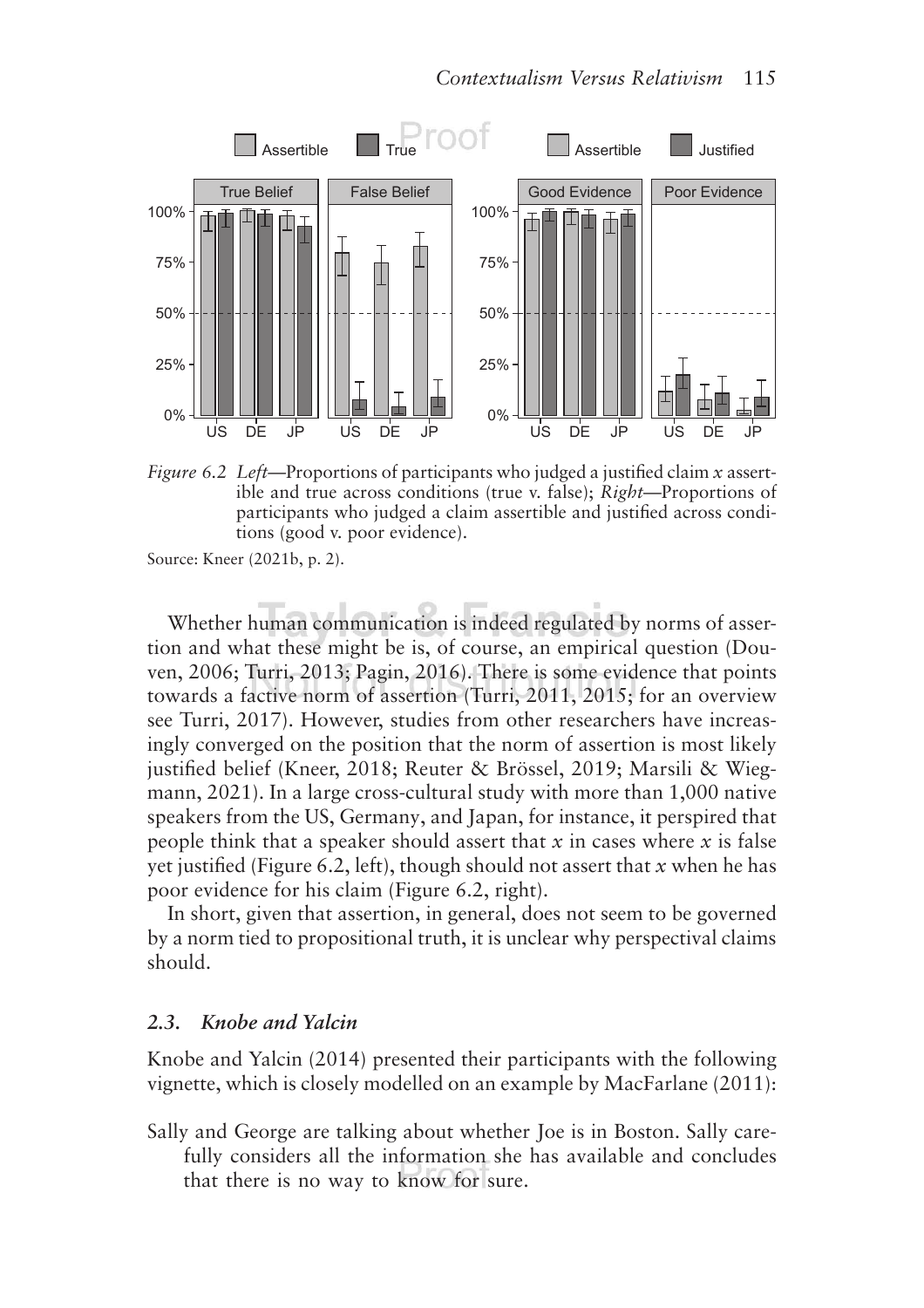SALLY SAYS: "Joe might be in Boston."

Just then, George gets an email from Joe. The email says that Joe is in Berkeley. So George says: "No, he isn't in Boston. He is in Berkeley."

On a seven-point Likert-scale, participants were asked to report to what extent they agreed or disagreed with one of the following two claims:

[Truth assessment] What Sally said is false.

[Retraction] It would be appropriate for Sally to take back what she said.

As a control condition, there was an alternative scenario in which Sally does not say that Joe *might be* in Boston but simply asserts that he *is* in Boston. The experiment thus took a 2 *claim type* (indicative v. modal)  $\times$  2 *question type* (truth assessment v. retraction) between-subjects design. Figure 6.3 graphically represents the results.

The truth assessment of epistemic modal claims, the results suggest, is sensitive to the context of utterance and not the context of assessment. It thus confirms a contextualist view of epistemic modals and challenges relativism. What is astonishing is this: although the modal claim is *not* considered false, it is nonetheless judged appropriate to retract it. Beddor and Egan (2018, p. 9) thus wonder whether the data really support contextualism. There are thus three questions that arise: (i) Why do they difer from other retraction findings for both epistemic modals and taste claims that uniformly suggest there is no norm of retraction, (ii) what could explain them, and (iii) does the data cast doubt on contextualism as, e.g., Beddor and Egan (2018, p. 9) wonder? We will come back to these questions in section 6.



*Figure 6.3* Mean ratings for the nonmodal and modal condition. Error bars designate standard error of the mean.

Source: (Knobe & Yalcin, 2014, p. 15)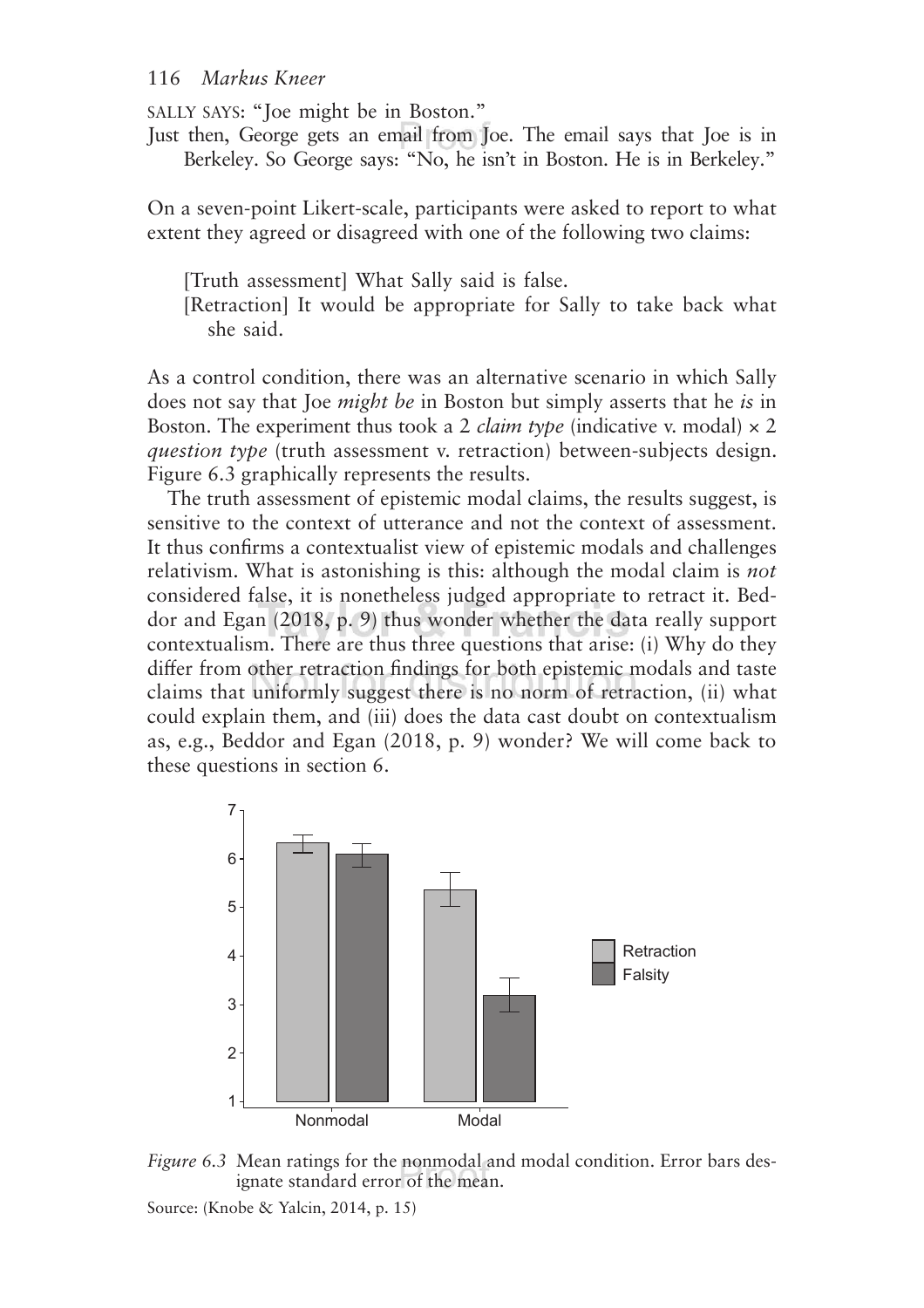#### *2.4. Dinges and Zakkou*

Drr In a rich and interesting paper, Dinges and Zakkou report experiments concerning the expression "tasty." Here's one of their vignettes (2020, p. 8) and the questions they asked participants:

Yumble is a new brand of bubblegum. You have never had a Yumble. One day you decide to try one. You don't like the taste. You tell your friend Paul:

"Yumble isn't tasty."

A few weeks later, you and Paul meet at the check-out in the supermarket. Yumble hasn't changed its taste, but you have now come to like it. You take a pack from the shelf. Paul says:

"That's funny, I have a clear recollection of you saying 'Yumble isn't tasty' last time we met!"

For each of the following responses, please tell us how likely you would be to give this response to Paul's remark in the given context.

"What I said was false. Yumble is tasty." [Scale from 0–100] "What I said was true. Still, Yumble is tasty." [Scale from 0–100]

The key idea of the experiment was to have people rate *both* a relativist response ("What I said was false. Yumble is tasty") *and* a contextualist response ("What I said was true. Still, Yumble is tasty"). In the scenario, Paul starts out disliking Yumble and comes to like it. This type of preference reversal, labelled "not liking to liking" or "NLtoL" by Dinges and Zakkou, is complemented by one in the opposite direction, labelled "liking to not liking" or "LtoNL" for short. Participants were presented with either the NLtoL or the LtoNL condition. Figure 6.4 graphically presents the results.



*Figure 6.4* Mean ratings by condition. Error bars show 95% CI. Source: (Dinges & Zakkou, 2020, p. 10).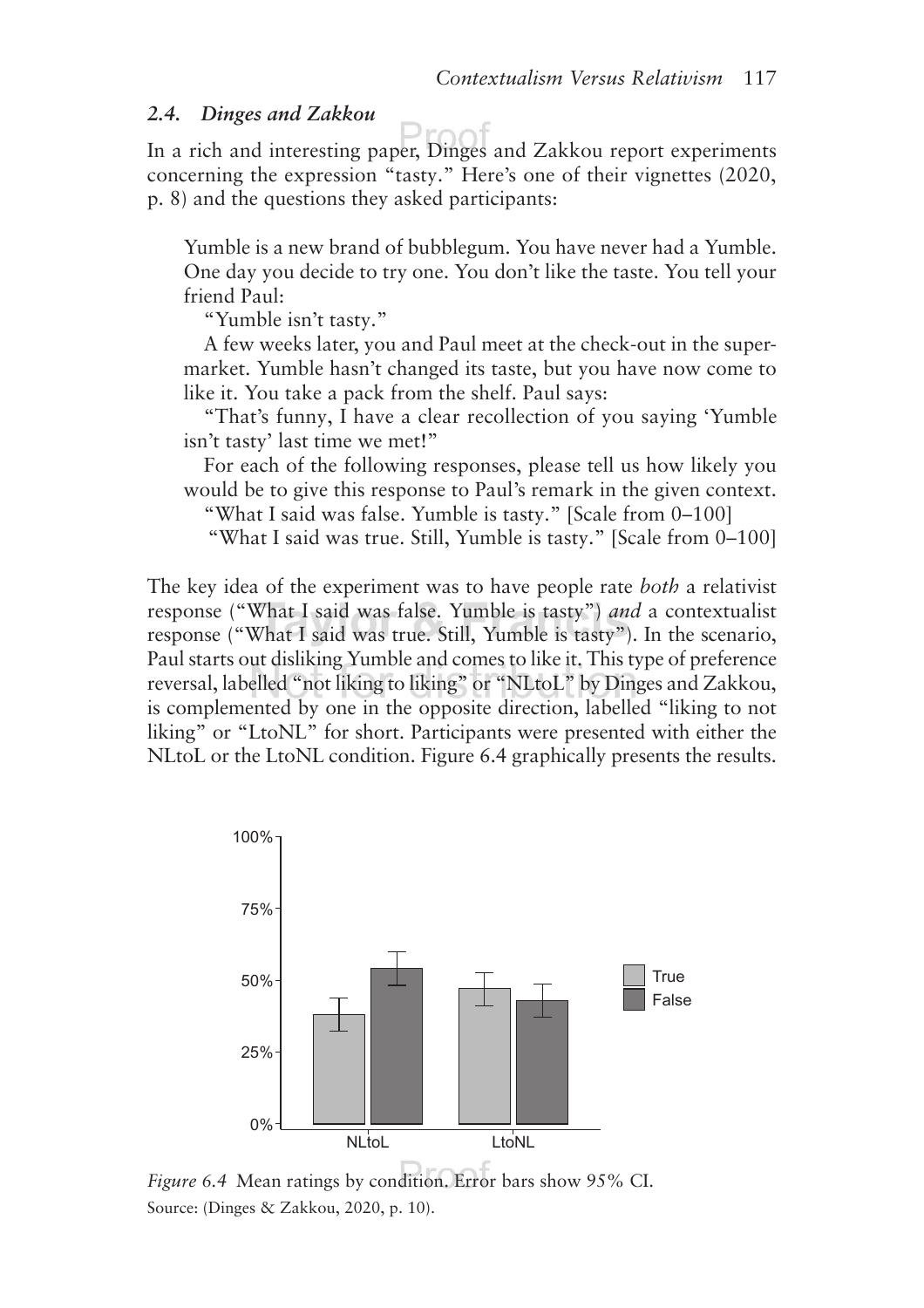A mixed ANOVA with *truth assessment* (true v. false) as the withinsubjects variable and taste reversal *direction* (NLtoL v. LtoNL) as the between-subjects variable revealed no significant main efect for truth assessment ( $p = .11$ ) or direction ( $p = .50$ ). The interaction, however, was significant ( $p = .007$ ,  $\eta_p^2 = .025$  a small effect). The data thus suggests two main findings: First, neither of the two responses—one relativist, one contextualist—finds particular favour or disfavour with participants. The reported likelihood of asserting either sit roughly at the midpoint of the scale. Dinges and Zakkou call this finding the *Even Split.* Second, the direction of preference reversal—liking to not liking versus not liking to liking—does have an impact on the results (the *Direction Efect*).

What should give us pause is the *Even Split*. 4 Contextualists and relativists would predict mean endorsement of the response corresponding to their position to be not only significantly but substantially above the midpoint (perhaps around 70%, though what counts as "substantially above" is of course debatable). However, mean endorsement for all four values hovers around the midpoint (and for most does not differ substantially from it), suggesting that on average, people report it neither likely nor unlikely that they'd make either of the two suggested utterances in response to their interlocutor's challenge. These results are at odds with most previous studies—for both predicates of personal taste and epistemic modals—which found robust support for contextualist and against relativist truth-assessment. What explains the diference in results and how come—overall—there is no significant, let alone substantive endorsement of either claim in Dinges and Zakkou's studies?

## *2.5. Summary and Outlook*

Let's take stock: Some results suggest that the truth of perspectival claims is sensitive to the context of utterance and that there is no retraction requirement. Findings of this sort exist for both taste claims (Kneer, 2015, 2021a) and epistemic modals (Kneer, 2015, ms; Marques, ms). Knobe and Yalcin's (2014) data are consistent with these results as regards the truth assessment of epistemic modal claims, whose truth is shown to depend on the context of utterance, not the context of assessment in several studies. Curiously, however, Knobe and Yalcin nonetheless find evidence in favour of a retraction rule, even for claims that are deemed true at the relevant context of assessment. Dinges and Zakkou's findings challenge the results of all other studies that converge on contextualist truth assessment: people are neither particularly willing nor particularly unwilling to answer in line with the predictions of contextualism or relativism. Given that the Truth Rule is more fundamental than the Retraction Rule, I will first explore Dinges and Zakkou's findings in more detail.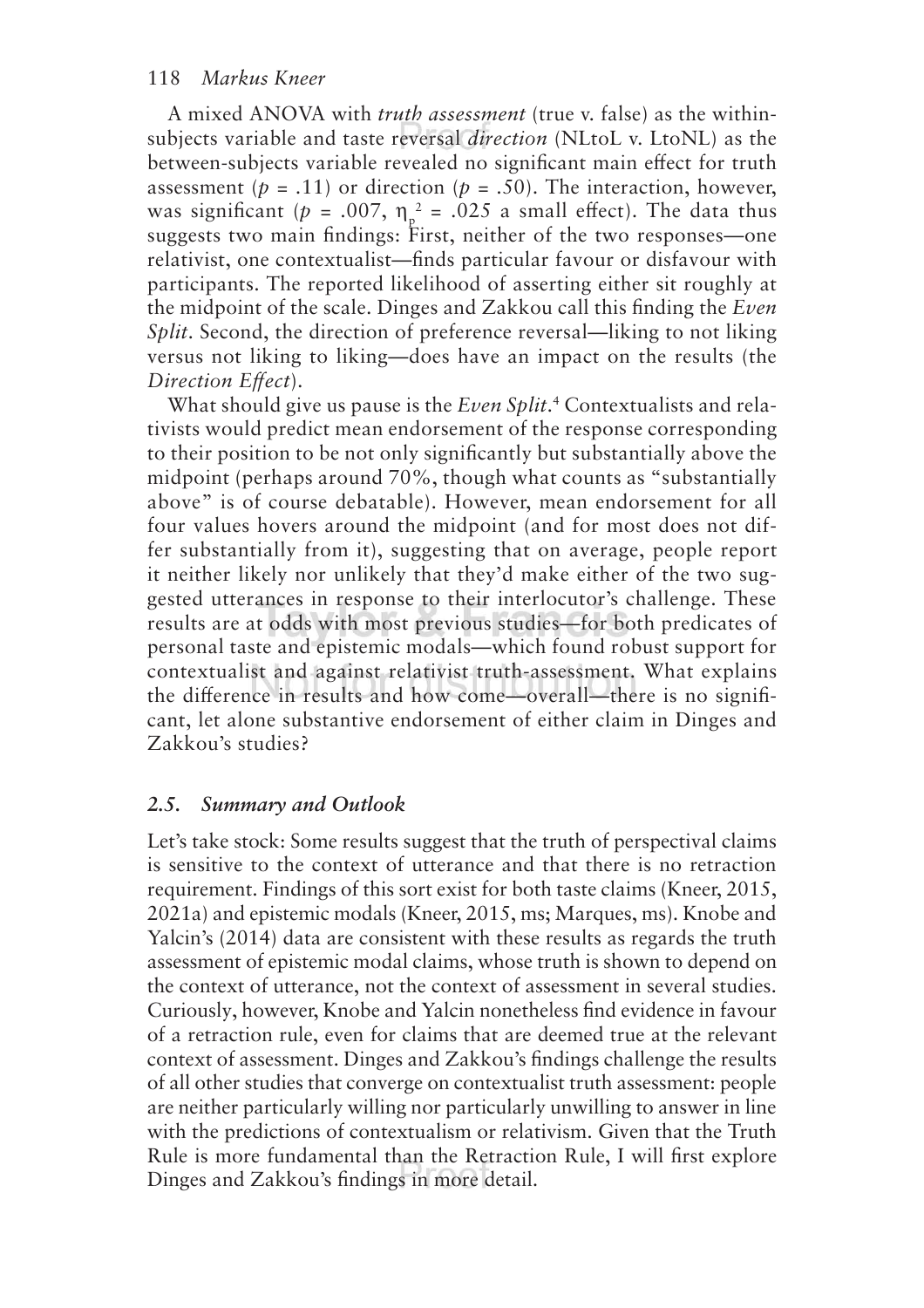## **3. The Even Split—Experiment 1**

In Dinges and Zakkou's scenario, the reader is in the role of someone whose tastes regarding a particular bubble gum changes either from liking to not liking or vice versa. The reader is then prompted to rate how likely they are to give one of the following two responses (here in the case of liking to not liking) upon being challenged by another character:

[Relativist] "What I said was false. Yumble is tasty." [Scale from 0–100]

[Contextualist] "What I said was true. Still, Yumble is tasty." [Scale from 0–100]

As discussed, participants' likelihood ratings were roughly at the midpoint of the scale for either response (see Figure 6.4). What could explain these results? Perhaps the evident place to look is the formulation of the contextualist claim: "What I said was true. Still, Yumble is tasty." Contextualists might object that this is an adequate way of testing their predictions. Dinges and Zakkou address precisely this worry:

Contextualists might still complain that we are artificially downgrading the "true" response. A more natural way of putting it, they might say, would be something like "What I said was true. Still, Yumble is tasty *to me now*." Contextualists would presumably explain the difference in naturalness between this response and the one we offer by assuming some kind of communicative ideal to make tacit arguments explicit whenever there is a threat of misunderstanding. Note, however, that our primary concern is whether people prefer the "true" to the "false" response or *vice versa*. Even if our "true" response fails to live up to the indicated ideal, it should still be preferable to the "false" response according to contextualism. After all, even as stated, the "false" response is false according to contextualism and the "true" response true. One would normally not prefer to say something outright false to saying something true just because the true claim is not ideal in terms of a possible misunderstanding. This is not to say, of course, that it would be uninteresting to modify the "true" response in the suggested way and to see how this afects results.

(p. 9, FN. 21)

As a card-carrying contextualist, my worry about the formulation of the contextualist claim is not quite put to rest by this. According to contextualist semantics, the context of assessment simply doesn't play a meaningful role for truth-assessment. In the experiment, following up one's insistence "What I said was true" with "Still, Yumble is tasty" sounds confusing, if not confused, and the expression "still" can trigger a sense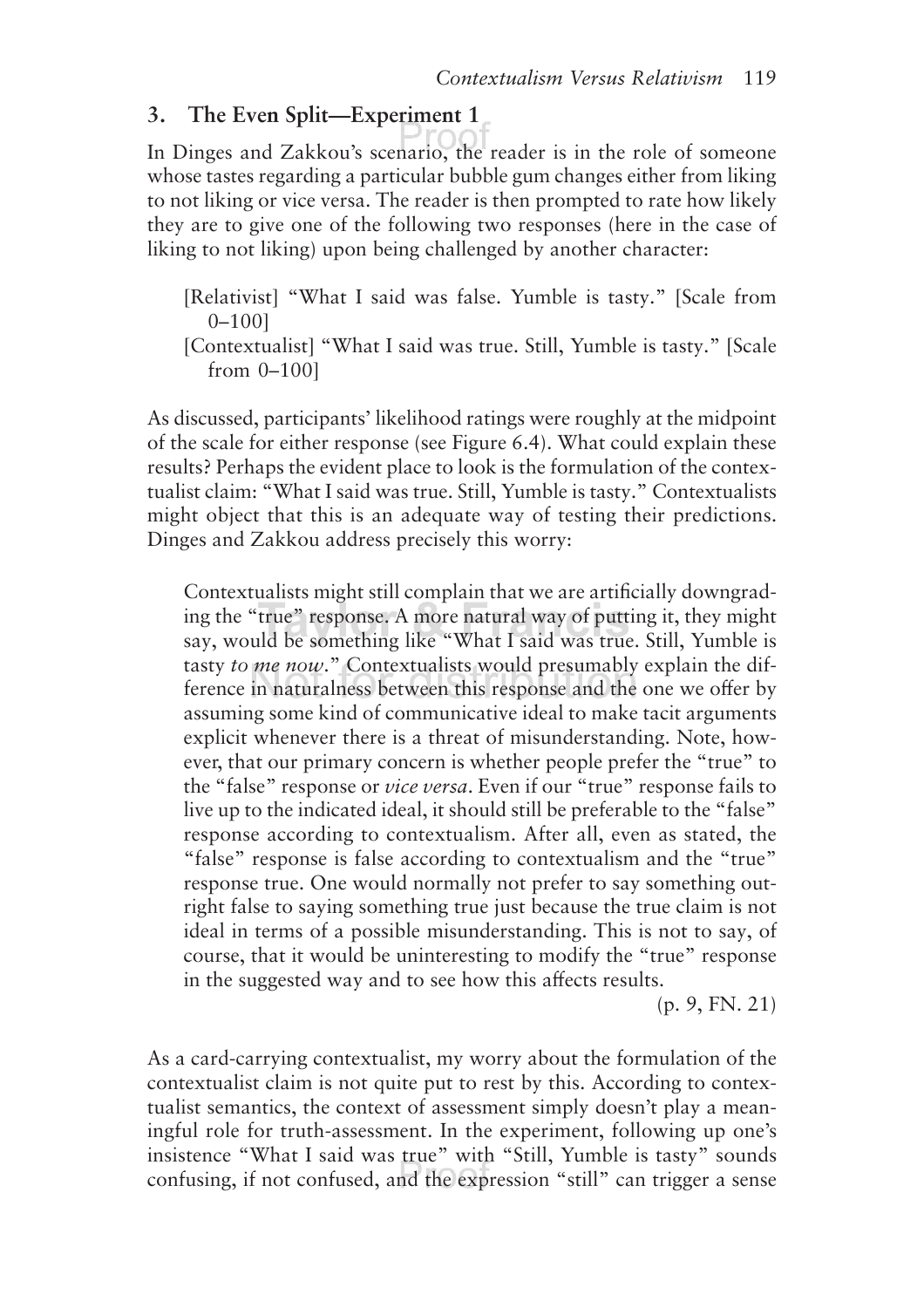of contradiction. Dinges and Zakkou argue that "[e]ven if our "true" [i.e. the contextualist] response fails to live up to the indicated ideal, it should still be preferable to the "false" response according to contextualism." But this is not evident. If, as suggested, the "true" response sounds confused, it remains unclear why it should do any better than the "false" response (i.e. the relativist response), for which previous experiments, like Dinges and Zakkou's itself, do not find much support. These complications could have been avoided by employing the standard design for experiments of this sort, in which people are simply asked to what extent they agree with the claim that a previous perspectival assertion is true or false.<sup>5</sup>

If these thoughts are on the right track, then the reason why the proposed contextualist response does little better than the relativist response is simply because there is something amiss in this particular formulation. To explore this possibility, I ran an experiment similar to the one reported by Dinges and Zakkou. The relativist response was left unchanged; the contextualist one was modified. Take the *dislike-to-like* situation, where Yumble is not deemed tasty at the context of utterance, yet considered tasty at the context of assessment. Instead of following up "What I said was true" with a potentially confusing second sentence ("Still, Yumble is tasty"), it was followed with what a contextualist would provide as the rationale of their truth-assessment: "At the time, I didn't find Yumble tasty." The revised formulation thus mirrors the structure of the relativist statement ("What I said was false. Yumble is tasty."), in so far as here, too, the second sentence supports and explains the truth-assessment expressed by the first sentence of the response. In a nutshell, the revised design establishes parity between the two responses. Each of the responses points to the context that is deemed relevant for truth-evaluation according to the respective semantic view. The relativist response highlights the context of assessment, the contextualist one the context of utterance—and not something that simply does not play a role on that account.

## *3.1. Participants*

A total of 294 participants were recruited via Amazon Mechanical Turk. The IP address was restricted to participants from the US. In line with the preregistered criteria,<sup>6</sup> 55 participants who failed an attention check, took less than 20 seconds to answer the main questions or whose native tongue was not English were excluded, leaving a sample of 239 participants (female:  $51\%$ ; age M = 43 years, SD = 13 years, range:  $20-76$  years).

## *3.2. Methods and Materials*

Participants read Dinges and Zakkou's Bubble Gum scenario (see Appendix). They were randomly assigned to either the *dislike-to-like* condition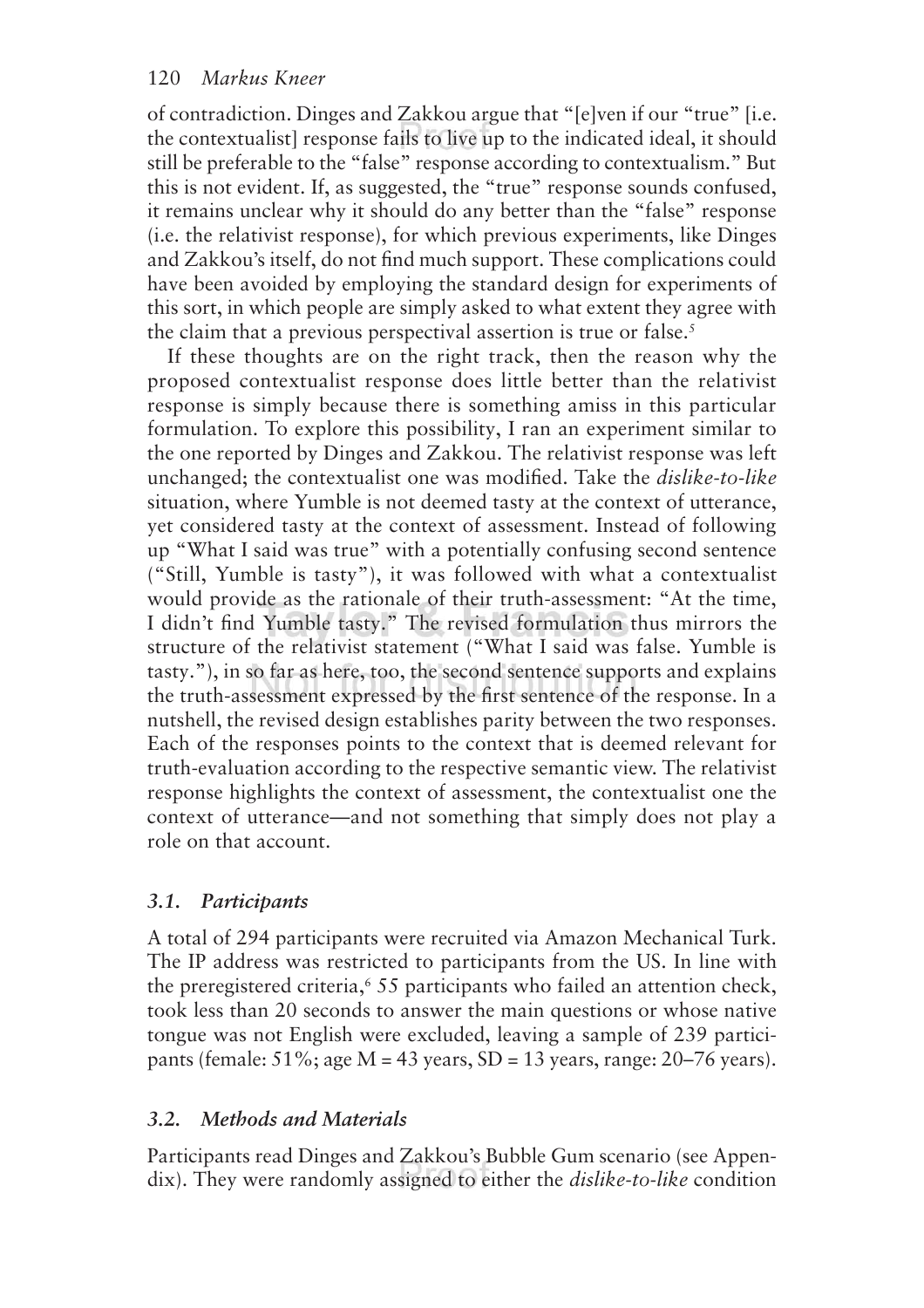or to the *like-to-dislike* condition. Following the original methodology, participants were asked how likely they were to respond with one of the following two claims (here reproduced for the *like-to-dislike* condition, the order was counterbalanced) on a scale of 0–100:

- (i) [Relativist (unchanged)] "What I said was false. Yumble is tasty."
- (ii) [Contextualist (revised)] "What I said was true. At the time I didn't find Yumble tasty."

#### *3.3. Results*

A mixed-design three-way ANOVA (Table 6.1) with *order of presentation* (relativist claim first v. second) and *direction of preference reversal* (dislike to like v. like to dislike) as between-subjects factors, and *assessment* (relativist v. contextualist) as within-subject factor revealed a significant effect of *assessment* (*F*(1, 235) = 500.760, *p* < .001,  $\eta_p^2$  = .681, a large efect). All other factors, as well as all interactions were non-significant (all *ps* > .05). Figure 6.5 presents the results.

Given that the *direction of preference reversal* and the *direction\*assessment* interaction were nonsignificant, there is no evidence for a direction efect of any sort. As is clearly visible from Figure 6.5, the results also testify against an *Even Split* result. Whereas in either direction of preference reversal the likelihood of giving the contextualist response exceeded 80% (and was significantly above the midpoint, one-sample *t*-tests, *ps* < .001), the likelihood of giving the relativist response was below 25% (significantly below the midpoint, one-sample *t*-tests,  $ps < .001$ ). For both scenarios, the effect size of the diference between contextualist and relativist response was again large (Cohen's *d*s > 1.41).

| IV                         | DFn | DFd | F       | p          | $\eta_p^2$ |  |
|----------------------------|-----|-----|---------|------------|------------|--|
| Order                      |     | 235 | 1.691   | 0.195      | 0.007      |  |
| Direction                  | 1   | 235 | < 0.001 | 0.975      | < 0.001    |  |
| Assessment                 | 1   | 235 | 500.76  | $< 0.001*$ | 0.681      |  |
| Order*Direction            | 1   | 235 | 0.847   | 0.358      | 0.004      |  |
| Order*Assessment           | 1   | 235 | 0.31    | 0.578      | 0.001      |  |
| Direction*Assessment       |     | 235 | 0.068   | 0.795      | < 0.001    |  |
| Order*Direction*Assessment |     | 235 | 0.019   | 0.890      | < 0.001    |  |

*Table 6.1* Mixed ANOVA for the likelihood of uttering a contextualist or relativist response.

Note: Within factor = response type, all other factors were manipulated between subjects.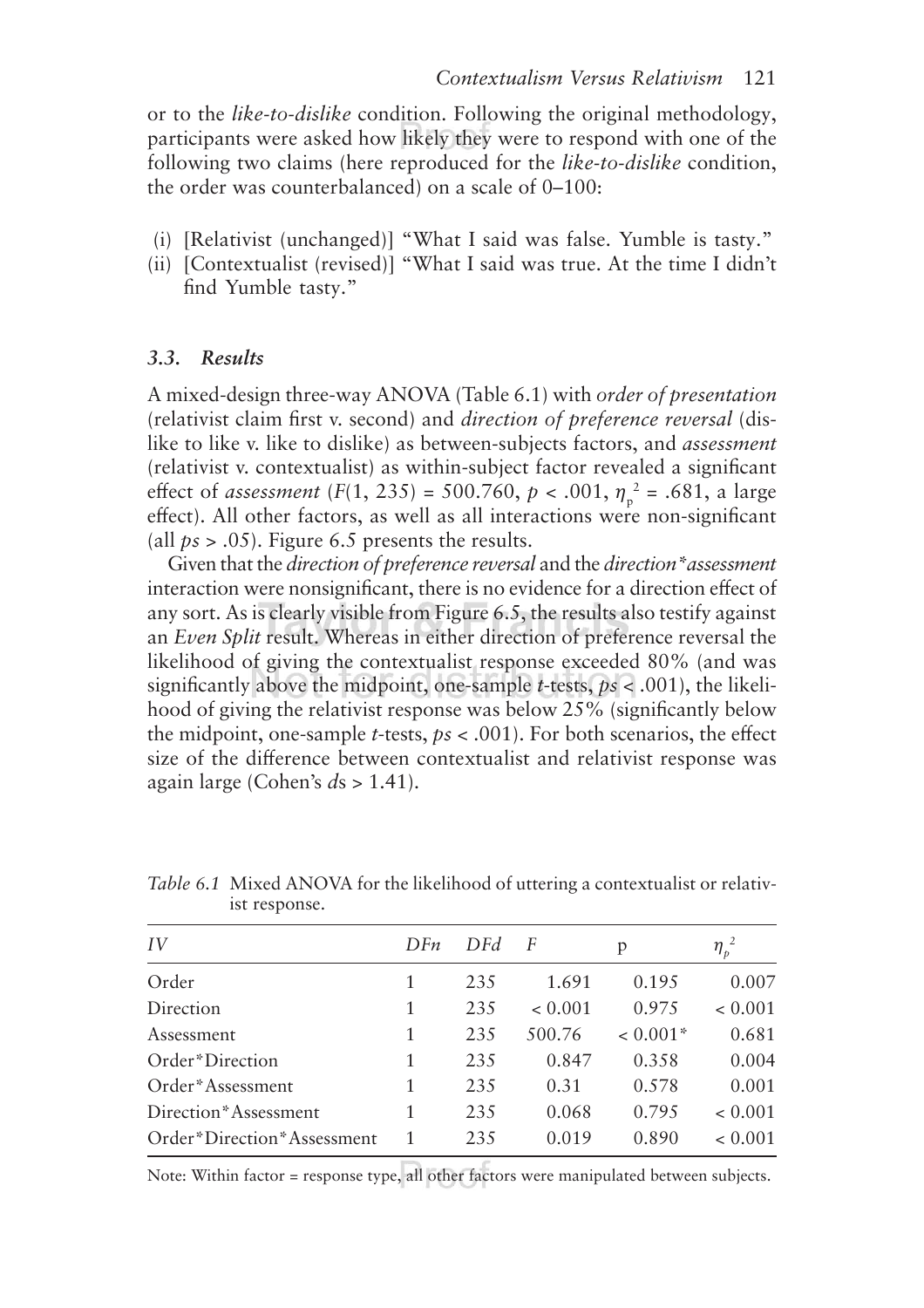

*Figure 6.5* Likelihood of uttering a contextualist (true) response and a relativist (false) response across directions of preference reversal. Error bars denote 95% confidence intervals.

# Not for distribution

#### *3.4. Discussion*

Experiment 1 could not find support for the Even Split results reported by Dinges and Zakkou, according to which the likelihood of giving a contextualist and a relativist response sits somewhere around the midpoint. Instead, the findings indicate strong support for truth-assessment along contextualist lines, and they challenge truth-assessment along relativist lines. The efect size for the diference in likelihood across response types is very large (Cohen's *d*s > 1.42). What is more, truth assessment is unafected by the direction of preference reversal. The nonsignificant direction\*assessment interaction suggests that there is no direction effect.

One finding is particularly interesting: Although the relativist answer was *not* changed from Dinges and Zakkou's experiments, the reported mean likelihood of responding in that way dropped from about 50% in their experiments to less than 25% in the present experiment. As in every empirical experiment, this might just be an oddity in the data. However, it need not be: if it were true, as hypothesized, that the contextualist response sounds somewhat confusing or potentially contradictory in Dinges and Zakkou's experiments, it might be that the relativist response held more appeal *by comparison*. 7 Once the contextualist response is improved, the comparative appeal of the relativist response declines. To explore whether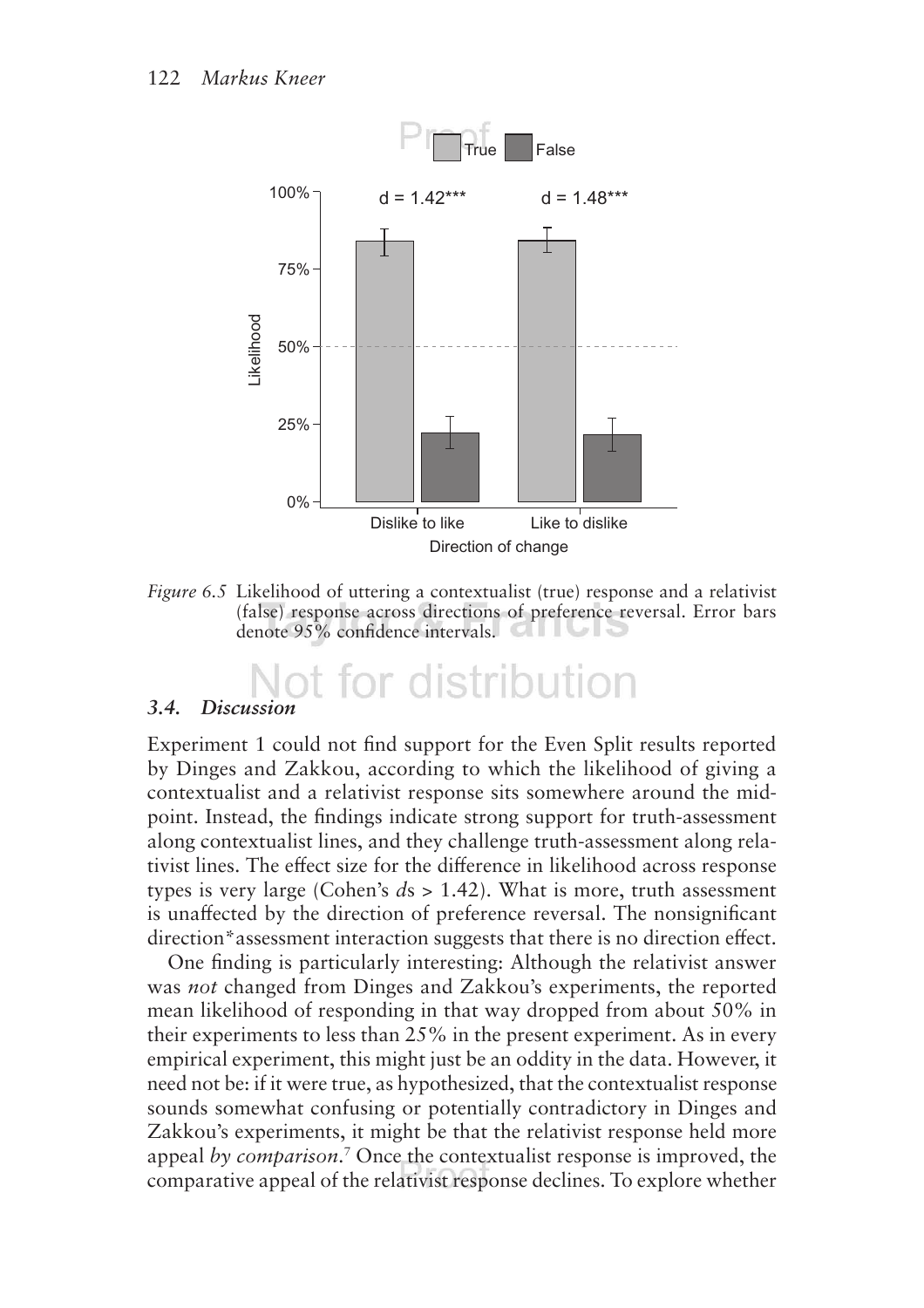the distaste for the relativist response replicates, I ran another experiment. So as to increase external validity, I switched to a forced-choice response mechanism where participants could select between the relativist response, the contextualist response, or neither.

## **4. The Even Split—Experiment 2**

## *4.1. Participants*

A total of 158 participants were recruited online via Amazon Mechanical Turk. Following the preregistered criteria,<sup>8</sup> 13 participants who failed an attention check or took less than 15 seconds to answer the main questions were excluded, leaving a sample of 145 participants (female: 47%; age  $M = 43$  years,  $SD = 14$  years, range: 22–75 years).

## *4.2. Methods and Materials*

The scenario and the conditions were the same as in Experiment 1. Participants were randomly assigned to either the *like-to-dislike* or the *dislike-to-like* condition of the Bubble Gum scenario. This time, however, participants had to choose amongst three options: the contextualist response, the relativist response, or neither. In the dislike-to-like vignette, where Paul doesn't like Yumble at the context of utterance yet comes to like it later, for instance, the question read (labels in square brackets iul iui uidu iuuuui omitted):

Please tell us which of the following responses you'd be more likely to give to Paul (if any) in the given context:

[Relativist] "What I said was false. Yumble is tasty."

[Contextualist] "What I said was true. I didn't find Yumble tasty at the time."

[Neither] "Neither."

## *4.3. Results*

The results are graphically represented in Figure 6.6. As in the previous experiment, more than 3 in 4 participants opted for the contextualist response (as binomial tests show, significantly above chance—i.e. 33%, *ps* < .001, and significantly above the midpoint, *ps* < .001). Agreement with the relativist response was even less pronounced than in Experiment 1 and under 10% in either condition (significantly below chance and the midpoint, *ps* < .001).

The fact that hardly anyone opted for the option "neither response" (significantly below chance and the midpoint, *p*s < .001) suggests that people are happy with a contextualist response as proposed. Interestingly,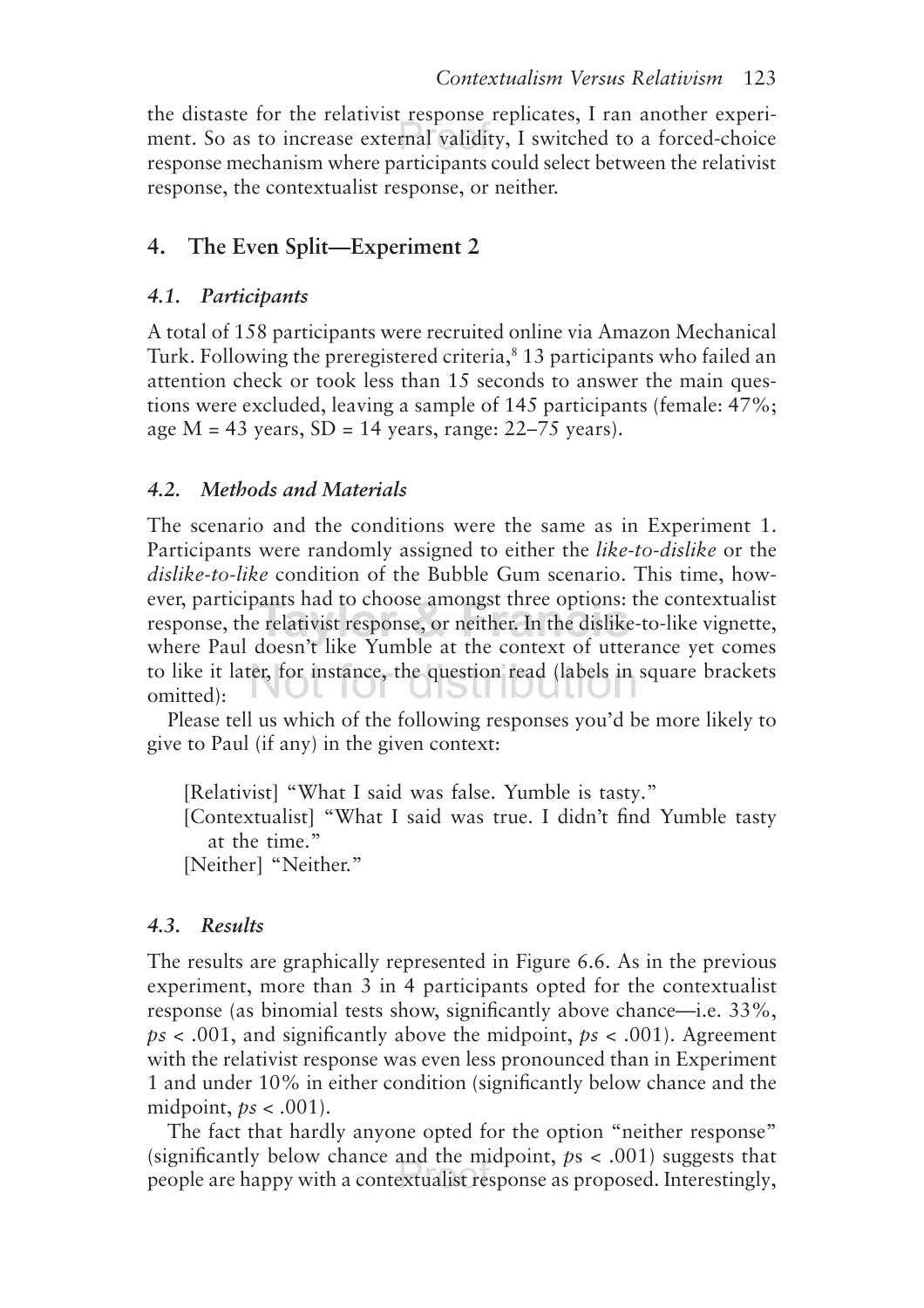

*Figure 6.6* Proportion of responses (forced-choice) across direction of preference reversal. Error bars denote 95%-confidence intervals.

# Not for distribution

there is a bit of a direction efect this time: agreement with the contextualist response is somewhat more pronounced in the *like-to-dislike* condition than in the *dislike-to-like* condition, and vice versa for the relativist response; a Fisher's Exact Test revealed a significant efect for the direction of change ( $p < .05$ , Cramer's  $V(2) = .21$ ). However, there is little reason to investigate this further: given that the efect size is once again small, yet this time goes in the *opposite* direction as in the original studies and is absent in Experiment 1, there simply does not seem much of a systematic phenomenon (and less of a pressing one given the absence of the Even Split effect).

## *4.4. Discussion*

Consistent with the majority of results for taste predicates and epistemic modals in the empirical literature generally as well as the findings reported in Experiment 1, the second replication of Dinges and Zakkou's study also supports a contextualist semantics of perspectival claims. Note that, once again, we found strong evidence *against* relativism, although for the relativist response the *exact same formulation* was employed as in Dinges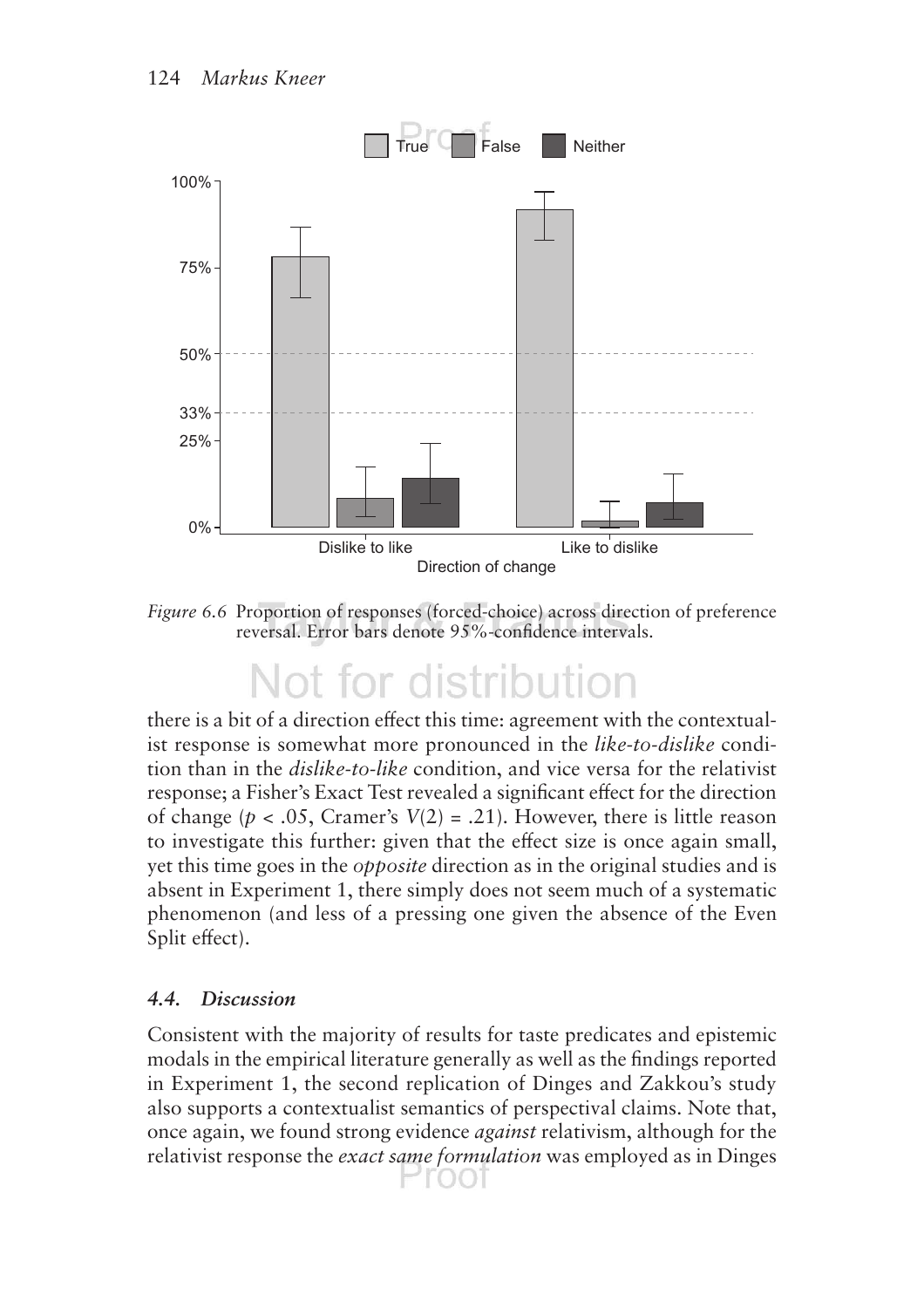and Zakkou's original studies. But if support for the unchanged relativist response drops away once a plausible contextualist response is available, the external validity of Dinges and Zakkou's results is in doubt.

#### **5. The Even Split—Experiment 3**

The majority of empirical findings concerning the truth assessment of perspectival claims support contextualist predictions and challenge relativist predictions. This pattern arises in experiments where the perspectival claim is simply specified as true or false without further details and participants are asked whether they agree or disagree with this evaluation. The previous two experiments have shown that the same pattern is found with likelihood-of-response judgements where the contextualist and relativist answers invoke those contexts that are of relevance for the respective positions—the context of utterance in the contextualist case and the context of assessment in the relativist case. The diverging findings of Dinges and Zakkou, I have argued, are explained by the fact that their contextualist response only makes mention of the context of assessment—a context that is irrelevant for contextualist truth assessment and thus triggers a sense of confusion. Once this is rectified, not only does the contextualist response receive pronounced support, but the unchanged relativist response is deemed inadequate.

In line with the suggestions of one of the editors—and in the hope of putting all remaining skepticism to rest—I have run a final experiment employing Dinges and Zakkou's methodology. In this version the contextualist and relativist response mention *both* the context of utterance *and* the context of assessment. To make the responses as intuitive as possible, the context deemed relevant by each of the two positions is mentioned first. So, in the *dislike-to-like* situation, where the speaker has said that Yumble is not tasty, the contextualist response is "What I said was true. At the time Yumble wasn't tasty to me [reference to  $C_{\text{u}}$ ], although it's tasty to me now [reference to  $C_a$ ]." The relativist response is "What I said was false. Yumble is tasty to me now [reference to  $C_a$ ], although at the time it wasn't tasty to me [reference to  $C_{ul}$ ]."

#### *5.1. Participants*

A total of 262 participants were recruited online via Amazon Mechanical Turk. In line with the preregistered criteria,<sup>9</sup> 80 participants who failed an attention test, were not native speakers of the English language, or took less than 20 seconds to answer the main questions were excluded, leaving a sample of 182 participants (female:  $46\%$ ; age M = 41 years, SD = 13 years, range: 20–91 years).Proof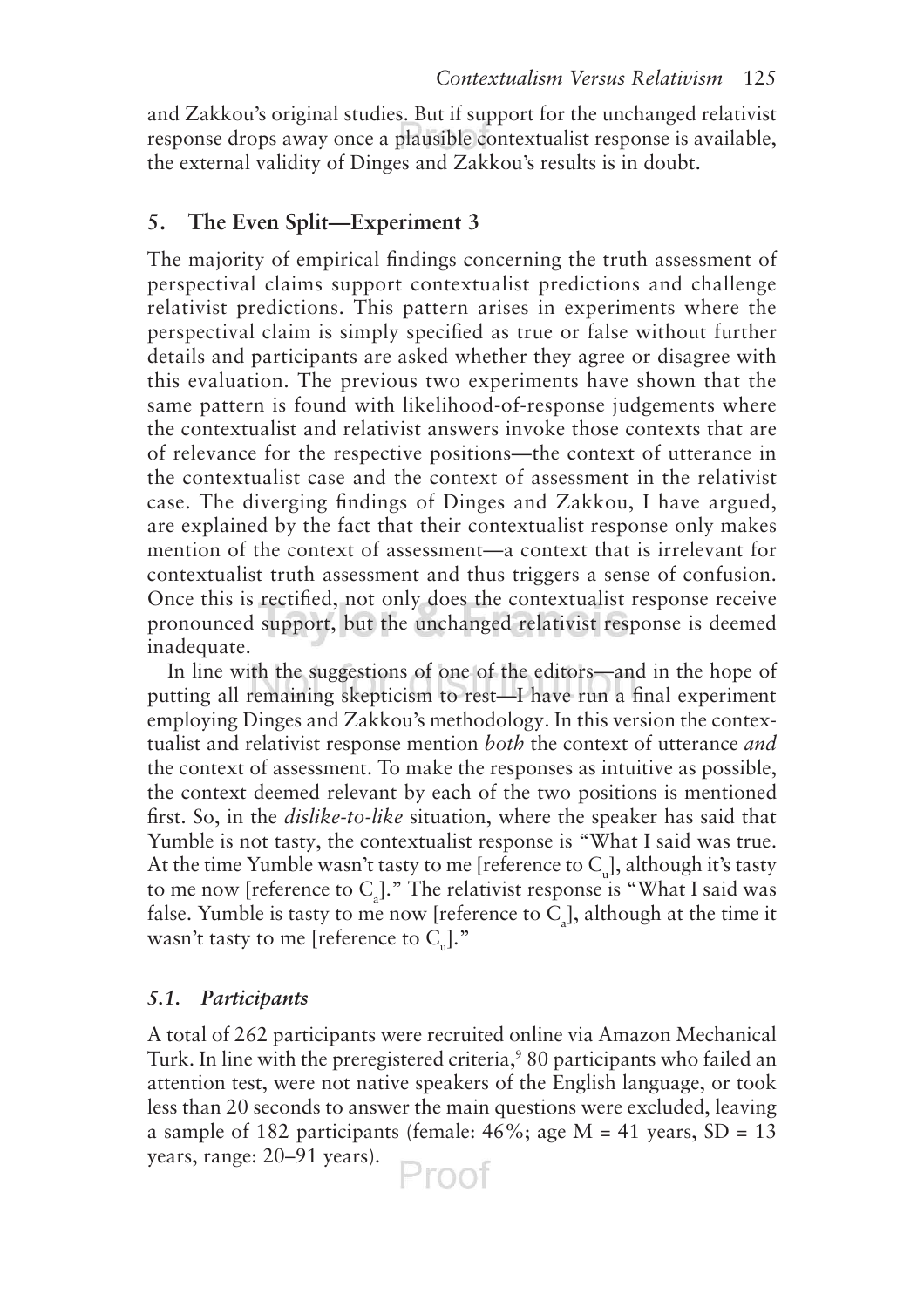#### *5.2. Methods and Materials*

The scenario and the conditions were the same as in Experiment 1. Participants were randomly assigned to either the *like-to-dislike* or the *dislike-to-like* condition of the Bubble Gum scenario. On a scale of 0–100, participants again had to report how likely they were to give either of the two responses. This time the responses read:

#### *Dislike to like*

- [Relativist] "What I said was false. Yumble is tasty to me now, although at the time it wasn't tasty to me."
- [Contextualist] "What I said was true. At the time Yumble wasn't tasty to me, although it's tasty to me now."

#### *Like to dislike*

- [Relativist] "What I said was false. Yumble is not tasty to me now, although at the time it was tasty to me."
- [Contextualist] "What I said was true. At the time Yumble was tasty to me, although it's not tasty to me now."

## 5.3. Results aylor & Francis

A mixed-design ANOVA with *direction of preference reversal* (dislike to like v. like to dislike) as between-subjects factor and *assessment* (relativist v. contextualist) as within-subjects factor revealed a significant efect of *assessment* (*F*(1, 180) = 241.64, *p* < .001,  $\eta_{\rm p}^{\rm 2}$  = .573, a large effect). *Direction of preference reversal* was nonsignificant (*p* = .484); the interaction was significant though the effect size was once again small  $(F(1, 180))$  = 5.92,  $p = .016$ ,  $\eta_p^2 = .032$ ). Figure 6.7 presents the results.

Consistent with the two previous experiments, the findings support contextualism and challenge relativism. In either direction of preference reversal the mean likelihood of giving the contextualist response exceeded 75% (significantly above the midpoint, one-sample *t*-tests, *ps* < .001). Consistent with the findings from Experiment 1 and 2 and inconsistent with Dinges and Zakkou's findings, the mean likelihood of responding with a relativist response was again very low (significantly below the midpoint, one sample *t*-tests, *ps* < .001). For both scenarios, the efect size of the diference between contextualist and relativist response was large (Cohen's *d*s > .97).

#### *5.4. Discussion*

Experiment 3 replicates the findings from Experiments 1 and 2 with different formulations of the responses. Overall, then, the results of the three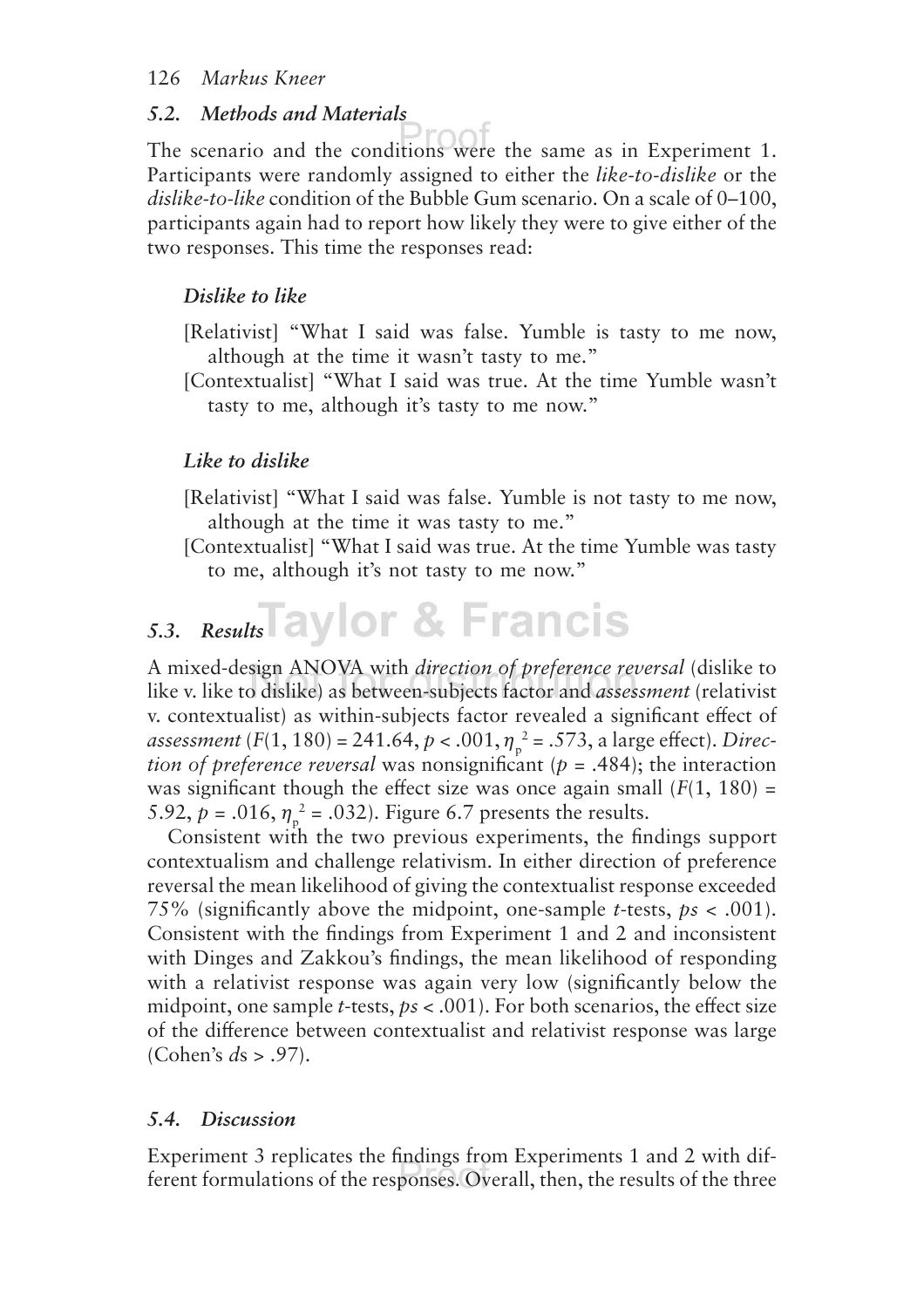

*Figure* 6.7 Likelihood of uttering a contextualist (true) and relativist (false) response across directions of preference reversal. Error bars denote standard error of the mean.

experiments with distinct formulations and designs constitute support for contextualist truth assessment. The results of all three experiments (two of which used the exact same prompt for the relativist response as Dinges and Zakkou's studies) cast doubt on the plausibility of relativist truth assessment. Given that, in total, about a dozen studies (difering with regards to scenario, type of perspectival claim, response mechanism, and language, cf. Knobe & Yalcin, 2014; Kneer, 2015, 2021a; Marques, ms) converge on the same pro-contextualist results, Dinges and Zakkou's diverging findings seem to be owed to an idiosyncrasy in design choices.

## **6 . Retraction**

Knobe and Yalcin (2014), we saw earlier (Section 2.4), report evidence supporting a retraction rule of sorts for epistemic modal claims whose prejacent is false at the context of assessment. Knobe (2021) has recently argued that similar behavior is to be expected in preference-reversal cases for taste claims. The evidence is surprising for two reasons: First, truth assessment of perspectival claims is near-uniformly sensitive to the context of utterance. Second (see Section 2.3), recent evidence suggests that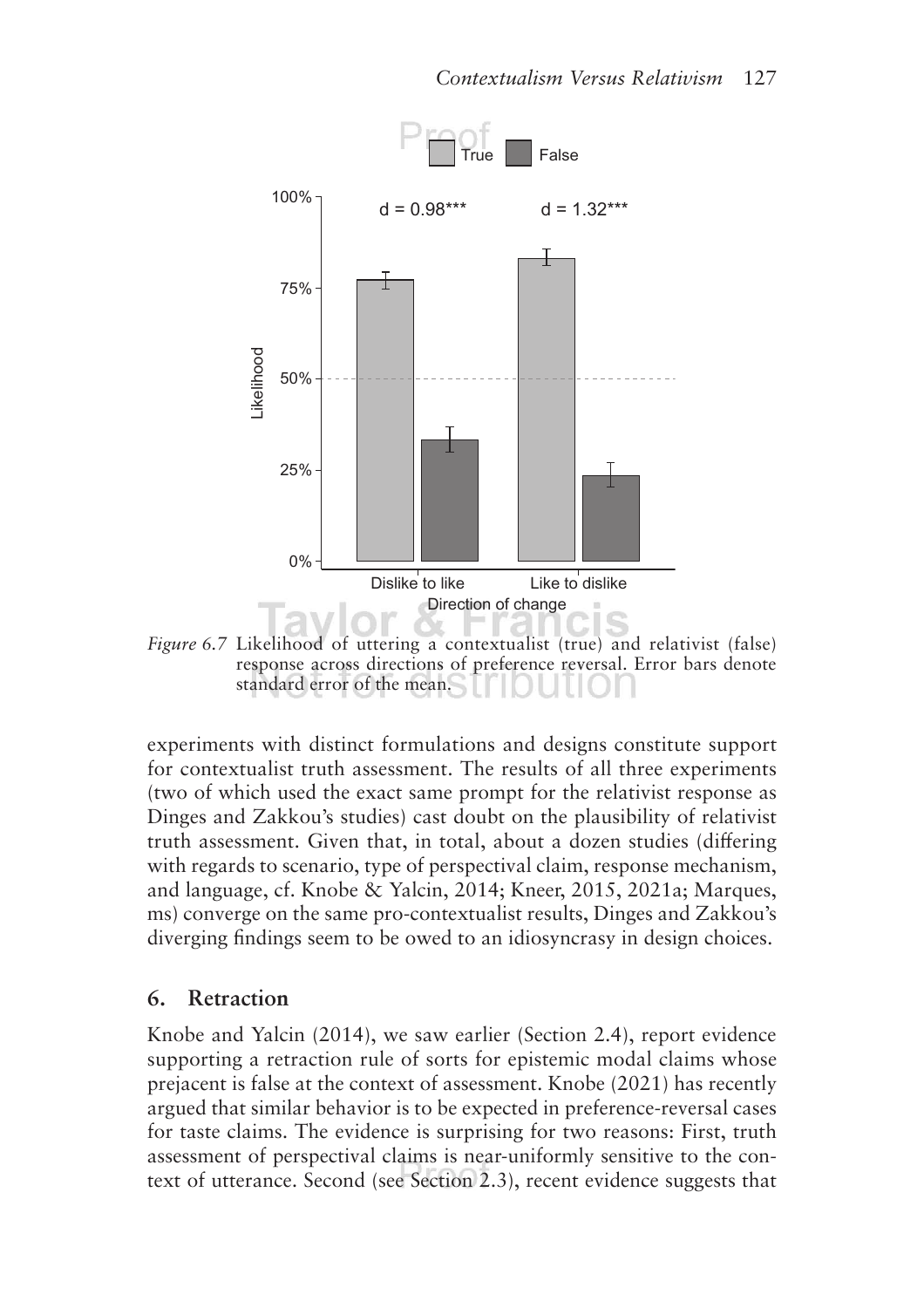the norm of assertion (tout court) is *nonfactive*, so it would be odd in the extreme to find norms of retraction to be sensitive to propositional truth. In the following, I'd like to suggest that the astonishing findings are explained by the normative force invoked in the way Knobe and Yalcin formulated their retraction question.

### *6.1. Normative Force*

Norms come in diferent kinds and flavours. On the one end of the spectrum concerning normative force, we find prescriptive norms (one *ought* to do x) and proscriptive norms (one *ought* not to do x). Strong norms, concerned with what one *ought*, *should*, or *must* do, contrast with weaker ones regarding what it is *appropriate* or *permissible* to do or what one *may* do. Whereas strong norms entail their weaker equivalent—what one should do must at least be appropriate or permissible—the reverse is not the case: The fact that doing *x* might be permissible or appropriate does not entail that one should or ought to do x. If doing *x* is permissible, it can also be permissible to refrain from doing *x*. If, however, one must or ought to do *x*, it is standardly inacceptable to not do *x*.

Philosophical accounts concerning norms of assertion standardly invoke strong force: In order to be in a position to assert that *x*, one "must" (Williamson, 2000) or "should" (Douven, 2006; Turri, 2013) fulfil certain epistemic conditions (be it knowledge, justified belief, or something else). Norms of retraction tend to be formulated in similar fashion. Dummett (1978, p. 20), for instance, writes that "[t]here's a welldefined consequence of an assertion proving incorrect [false], namely that the speaker *must withdraw* it." As quoted earlier, MacFarlane's *Reflexive Retraction Rule* states that "[a]n agent in context  $c<sub>2</sub>$  is *required to retract* an (unretracted) assertion of p made at c1 if p is not true as used at  $c_1$  and assessed from  $c_2$ ."

A potential reason why Knobe and Yalcin's findings in the Boston experiment (quoted earlier) difer strongly from the majority of results (including their own Experiment 3) is presumably this: rather than testing a prescriptive norm as to whether Sally, the speaker, is *required to retract* her epistemic modal claim whose prejacent is false at the context of assessment, they ask people whether "[i]t *would be appropriate* for Sally to take back what she said." It is, however, entirely possible for a retraction to be appropriate or permissible, without there being any *requirement* to take it back. In order to explore whether people would also be willing to impose such a requirement on Sally, I reran Knobe and Yalcin's experiment manipulating the formulation (also previously done in Kneer, 2015, ch. 6). In one version, the retraction question was left exactly as phrased by Knobe and Yalcin; the other asked whether Sally is "required to take back what she said."Proof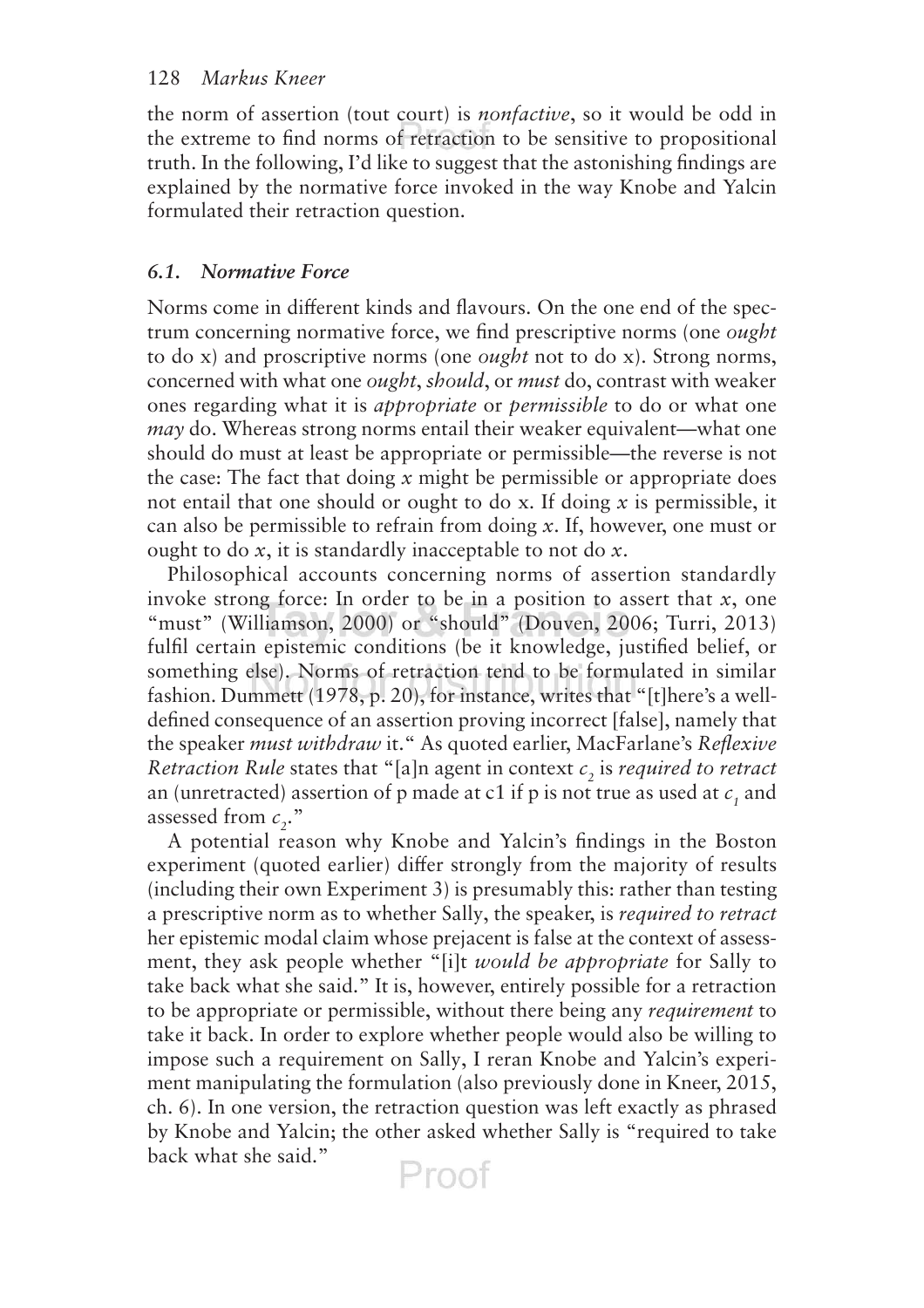#### *6.2. Participants*

A total of 196 participants were recruited online via Amazon Mechanical Turk. The IP address was restricted to the United States. Thirty-seven participants who failed an attention check or took less than 15 seconds to answer the main questions were excluded, leaving a sample of 159 participants (female:  $44\%$ ; age M = 43 years, SD = 13 years, range: 23–76 years).

## *6.3. Methods and Materials*

In a between-subjects experiment, participants were presented with Knobe and Yalcin's *Boston* vignette (see Section 2.2). There were two conditions: One used Knobe and Yalcin's original formulation of the retraction question invoking "appropriate . . . to take back" (Retraction<sup>Weak</sup>). The other formulation (Retraction<sup>Strong</sup>) followed MacFarlane's formulation of the reflexive retraction rule and asked whether Sally is "required to take back" what she said:

[Retraction<sup>Weak</sup>] It would be appropriate for Sally to take back what she said.

[Retraction<sup>Strong</sup>] Sally is required to take back what she said.

Participants were randomly assigned to one of the two conditions. NOL IOF GISLIDULION

## *6.4. Results*

The results are graphically represented in Figure 6.8. A one-way ANOVA (see Appendix) revealed a significant efect of formulation ("retraction appropriate" v. "retraction required";  $F(1, 157) = 56.11$ ,  $p < .001$ ,  $\eta_p^2$  = .265, a large effect). Agreement with the claims that it is *appropriate* for Sally to take back what she said was significantly above the midpoint  $(M = 5.75, p < .001)$ , replicating the findings of Knobe and Yalcin. Agreement with the claim that Sally is *required* to take back what she said, however, was significantly *below* the midpoint (M = 3.41,  $p = .020$ ),<sup>10</sup> replicating the findings from Kneer (2015, ms) and Marques (ms), who report similar findings for native Spanish speakers. The efect size of formulation was large (Cohen's  $d = 1.19$ ).

## *6.5. Discussion*

The results suggest that there is no requirement to retract an epistemic modal claim from a context of assessment at which its prejacent is known to be true. However, under certain circumstances (such as those of the

Froot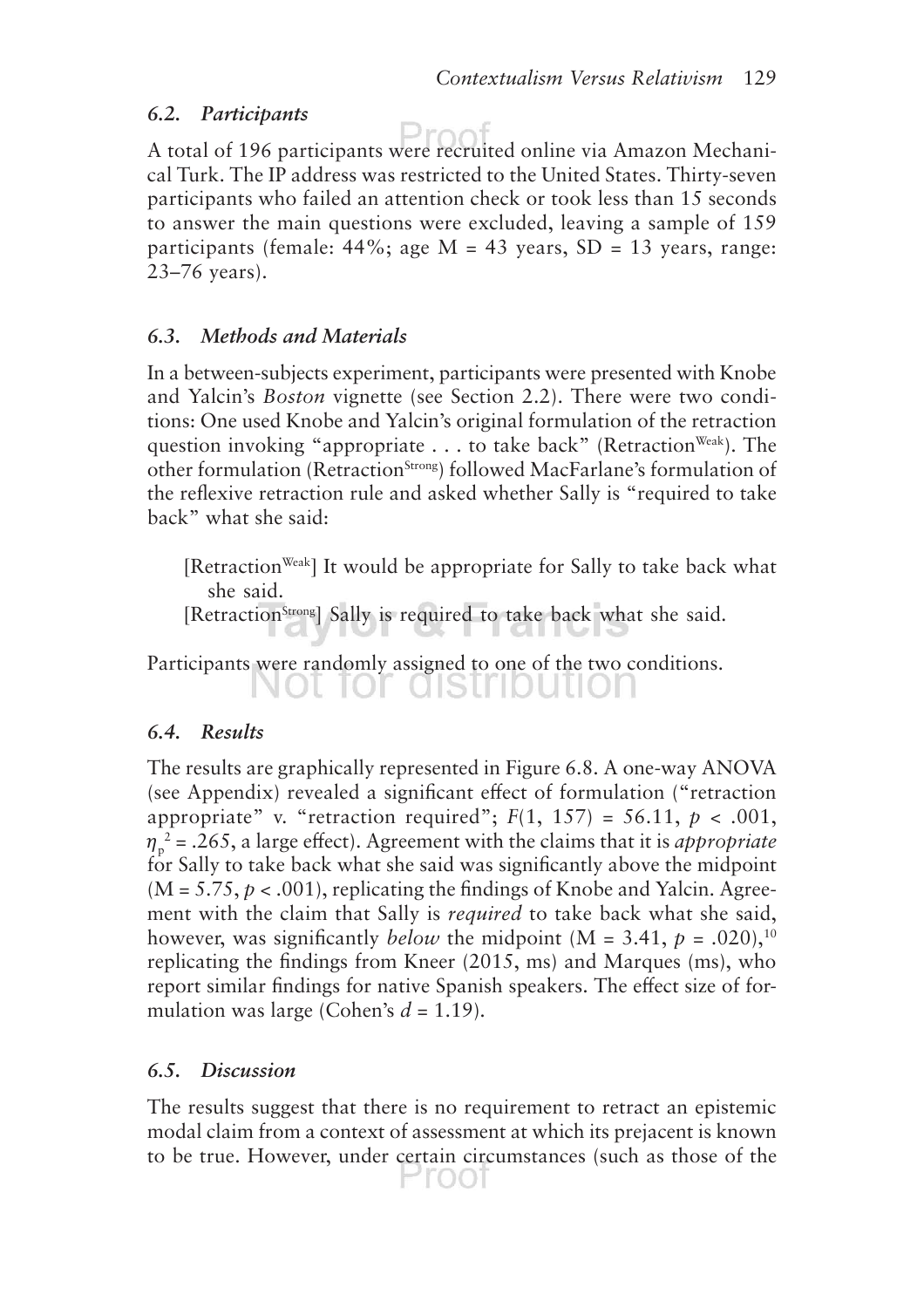

*Figure 6.8* Agreement with proposed retraction across formulation ("retraction appropriate" v. "retraction required"). Error bars denote standard errors.ranus

scenario) it is deemed nonetheless appropriate to do so. Knobe and Yalcin explain the latter finding thus:

One possible approach would be to view retraction as a phenomenon whereby speakers are primarily indicating that they no longer want a conversational common ground incorporating the update associated with a sentence that they previously uttered. On this approach, *what is retracted* is a certain conversational update; retraction is in part a means of undoing or disowning the context change or update performed by a speech act.

(2014, p. 17)

This conclusion dovetails nicely with some interesting observations by Khoo (2015), which served as inspiration for Knobe and Yalcin (for related discussion see also Khoo & Knobe, 2018). Much of the literature on disagreement, Khoo argues, makes the following assumption:

Rejecting is contradicting: to reject an assertion just is to claim that what is asserted by it is false.

(2015, p. 515)

This assumption, however, is misconceived. Although it's rather uncontroversial that, most times, in rejecting an assertion, one intends to flag it as false, this need not always be the case. Here are three examples: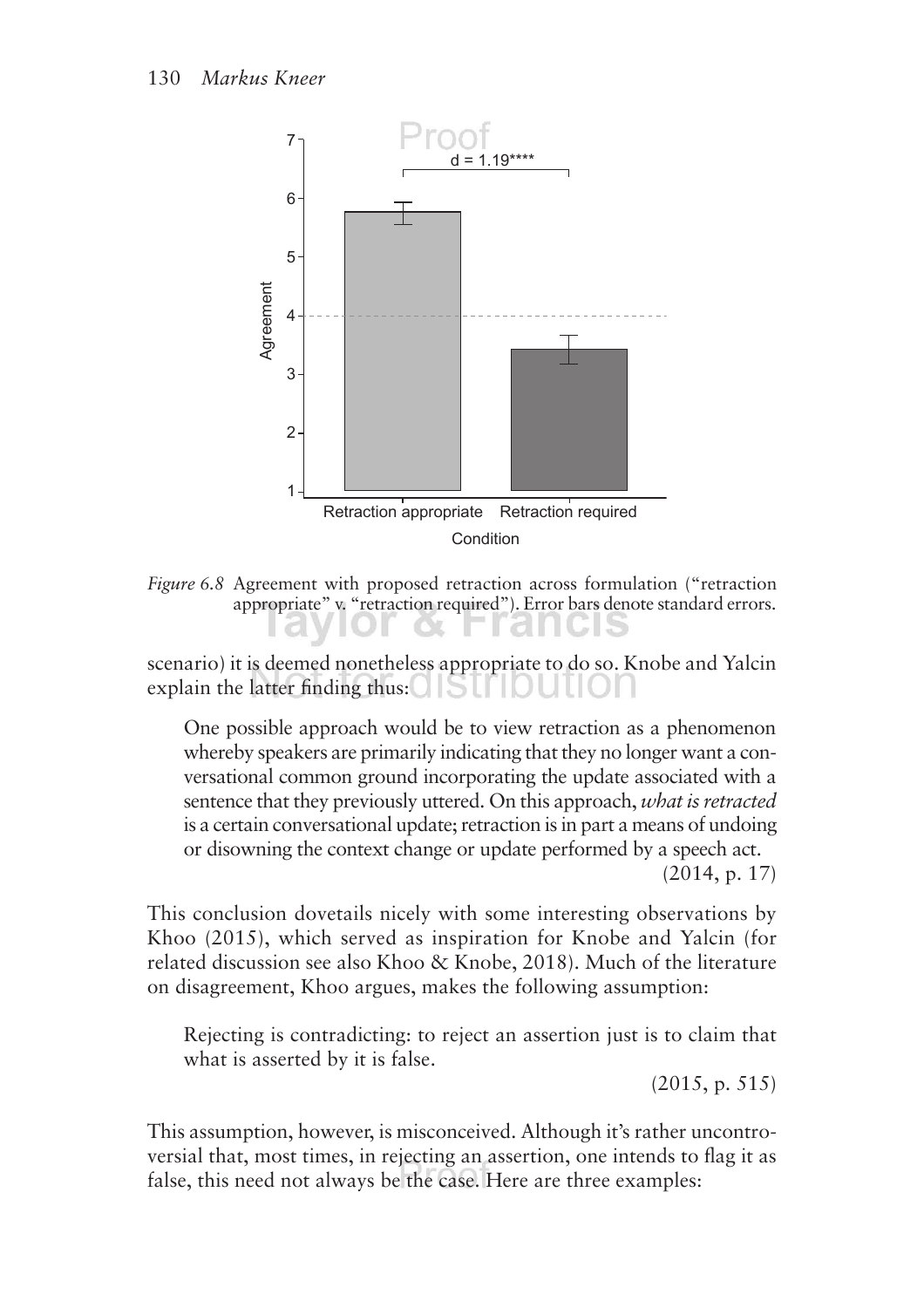*A*: Jim ate some of the cookies from last night.

*B*: No, he ate *all* of the cookies from last night.

(Khoo, 2015, p. 517)

A, B and C are sharing a flat and the kitchen tends to be a mess.

- A: "I made B clean up the kitchen last night."
- B: "No. You *asked* me to clean up the kitchen and I did it."

*A* and *B* are wondering whether the bank is open (it's a Saturday). *A* has just called a friend who told *A* that the bank was open last Saturday.

- *A*: The bank is open today.
- *B*: No, the bank *might* be open today. Banks are never open on national holidays, and we still don't know whether today is a national holiday.

(Khoo, 2015, p. 516)

As Grice (1989) observed, communication is not limited to *what is said* (the semantic content) but frequently revolves around *what is meant*, which includes conversational implicatures. In the first two examples, although *what is said* by A is true, B still has grounds to reject the assertions due to the fact that they carry certain objectionable implicature: That Jim ate *some but not all* of the cookies or that A had the *authority or power to force* B to clean up the kitchen. Concerning the third example and epistemic modals more generally, Khoo suggests what he calls the *Update Observation*:

*The Update Observation*: generally, assertively uttering an epistemic possibility sentence involves proposing that it not be common ground that its prejacent is false. (Thus, generally, the communicative impact of assertively uttering an epistemic possibility sentence will involve the property of not having as a member the negation of its prejacent.) (2015, p. 528)

Whether we are, like Khoo or Knobe and Yalcin, inclined to invoke a Stalnakerian (1978, 1999, 2002) framework or else Grice's theory of implicature to explain rejections not aimed at the truth value of the proposition expressed doesn't matter much. What seems evident is that rejecting a claim can go beyond objecting to its alleged falsity. Instead, one might be objecting to certain implicatures it carries on its heels and/or to certain updates of the common ground it tends to engender.

I find the explanation of Khoo and Knobe and Yalcin deeply plausible. It sheds light on our communicative practices in general and the conversational move of retraction more particularly. Note, however, that data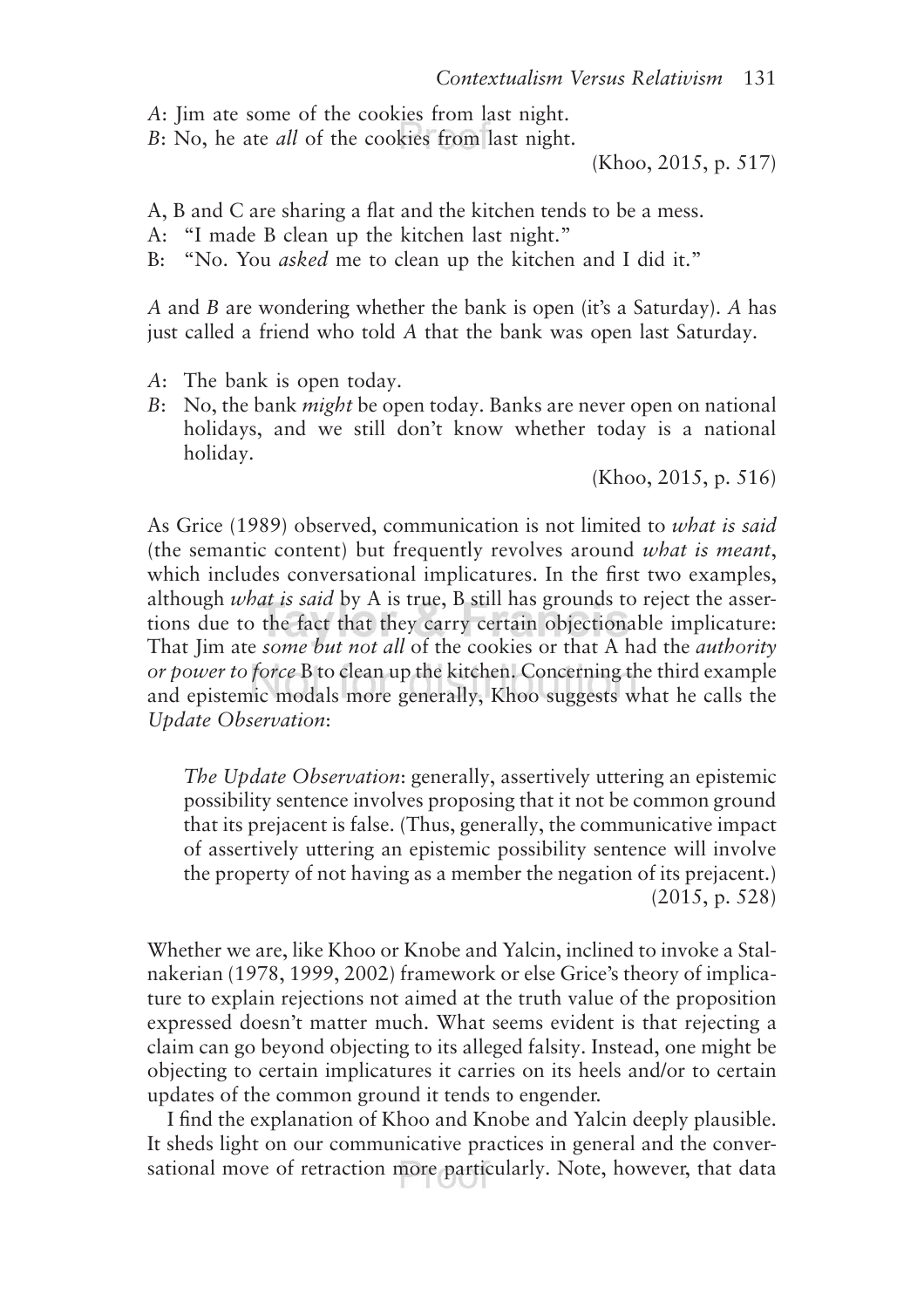as to what kinds of (nonrequired) moves in communication are appropriate, permissible, or commendable does not have any particular impact on the quest for a *constitutive* or *central* norm of assertion, and neither does it matter much for the contextualism/relativism debate. Assertion is governed by a plethora of peripheral rules (concerning clarity, precision, relevance, etc.), none of which can be expected to be core to the characterization of the practice itself. Moreover, the dispute between contextualists and relativists concerns the truth-conditional semantics of perspectival claims, and weak norms of retraction, just like other peripheral norms, simply do not matter for this debate. I would thus like to resist any suggestions that data of this sort, which is not predicted by any of the three main theories of perspectival claims, requires "amendments" of any kind (Khoo, 2015) or revive hope for (some version of) relativism (Beddor  $\&$ Egan, 2018,  $\S$  4.1)—for the simple reason that said theories are justly mute on such questions.

## **7. Conclusion**

The debate between contextualism and relativism revolves around two points of contention: *Truth assessment*, i.e. the question whether the extension of perspectival claims is assessment-sensitive on the one hand and whether such claims are governed by a *norm of retraction* on the other. The *content* of the contentious norm is to invoke propositional truth at the context of assessment, and its *force* is prescriptive (when appropriately challenged, one is *required* to retract a previous perspectival claim).

Consistent with the majority of findings from the empirical literature on perspectival claims, we have found that the truth assessment of taste claims is sensitive to features of the context of utterance and not to features of the context of assessment (Experiments 1–3). This invalidates the relativist position not only with regards to truth assessment itself but also with respect to a norm of retraction whose requirements allegedly track assessment-sensitive propositional truth. If the truth of perspectival claims is not assessment-sensitive, a situation in which MacFarlane's reflexive retraction rule takes grip can simply not arise. As argued, there are further, independent reasons to question said rule: Converging evidence from the empirical literature on the norm of assertion suggests that the latter is nonfactive and that one is warranted in asserting false beliefs for which one has good reasons. This suggests that norms of retraction are not tied to propositional truth of any sort. It would be odd if one were held to stricter normative standards for *retracting* a claim than for *asserting* it in the first place.

Given that the norm of assertion—and by extension the norm of retraction—is most likely not sensitive to propositional truth, and given that the truth of perspectival claims is not assessment-sensitive anyway,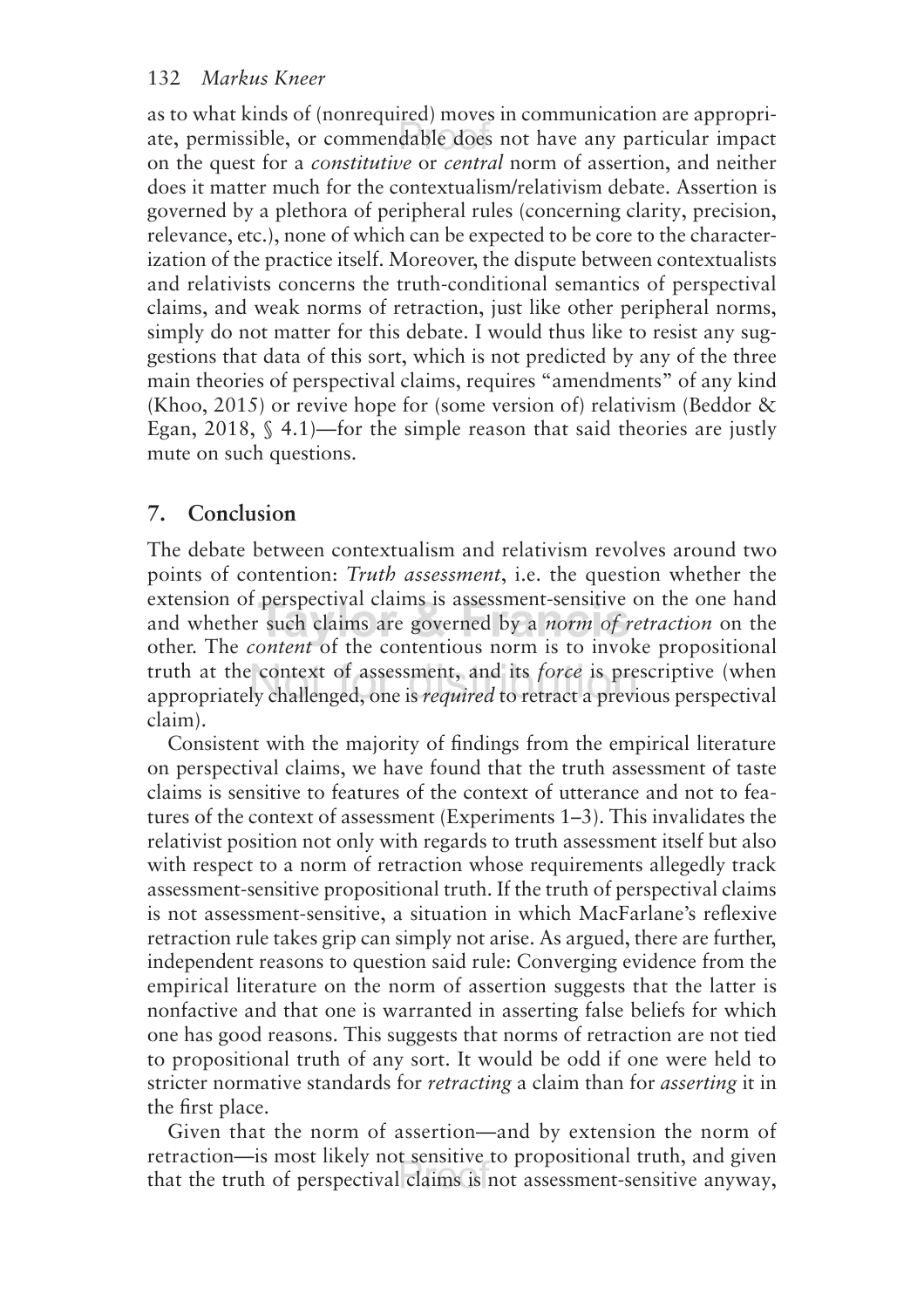the findings reported by Knobe and Yalcin might come as a surprise. Experiment 4 has shown that for their scenario, too, there is no *prescriptive* norm according to which one is *required* to retract an epistemic modal claim, whose prejacent turns out false at the context of assessment. People do, however, deem it *appropriate* to retract such a claim, in line with Knobe and Yalcin's original findings.

The retraction findings lend support to an explanation of the sort proposed by Khoo (2015) and Knobe and Yalcin (2014), according to which updating of the common ground can be effected due to reasons that go beyond propositional truth. Importantly though, norms of this sort simply do not bear on the discussion concerning a plausible *truthconditional semantics* of perspectival claims (see also Marques, 2018, on this point). The kinds of norms that let us draw inferences about semantics are unlikely to be loose principles of guidance as to what it is permissible, commendable, or appropriate to say and do—if one so fancies. Rather, rules of this sort can be expected to carry strong normative force—they regulate what one is *required* to do or must do—just like the kinds of norms proposed by MacFarlane, which we found invalidated by the data.<sup>11</sup>

#### **Notes**

## **Taylor & Francis**

- 1. See *inter alia* Kölbel (2002, 2004, 2009), Lasersohn (2005, 2008, 2009, 2016), Glanzberg (2007, 2021), MacFarlane (2007, 2014), López de Sa (2007, 2015, this volume), Recanati (2007), Stojanovic (2007, 2017), Stephenson (2007), Sæbø (2009), Cappelen and Hawthorne (2009), Moltmann (2010), Barker (2010), Egan (2010), Sundell (2011), Schafer (2011), Huvenes (2012), Pearson (2013, this volume), Kennedy (2013), Snyder (2013), Collins (2013), Plunkett and Sundell (2013), Marques and García-Carpintero (2014), Marques (2014a, 2014b, 2018), Clapp (2015), Ferrari (2015, 2016), Hîncu (2015), Zakkou (2015, 2019a, 2019b), Kneer (2015, 2021a, 2021c), Kennedy and Willer (2016), Zeman (2016a, 2016b, 2017, 2020), Dinges (2017a, 2017b, this volume), Kneer et al. (2017), Wyatt (2018, 2021, this volume), Kindermann (2019), Kaiser and Rudin (2020), Dinges and Zakkou (2020), Hîncu and Zeman (2021), Kaiser & Stojanovic (this volume), Rudolph (this volume), Willer & Kennedy (this volume).
- 2. See *inter alia* Kratzer (1977, 2012), Egan (2007, 2011), Stephenson (2007), Hawthorne (2007), von Fintel and Gillies (2008, 2011), MacFarlane (2010, 2011, 2014), Schafer (2011), Dowell (2011, 2017), Swanson (2011), Willer (2013), Knobe and Yalcin (2014), Yanovich (2014, 2020), Khoo (2015), Kneer (2015, ms), Beddor and Egan (2018), Marushak (2018), Marushak and Shaw (2020).
- 3. See *inter alia* Schafer (2011), Kölbel (2016), McNally and Stojanovic (2017), Stojanovic (2016, 2017, 2018), Marques (2016), Liao and Meskin (2017), Cova et al. (2019), Collins (2021), Bonard et al. (this volume), Martínez Marín & Schellekens (this volume), Wallbank & Robson (this volume).
- 4. Personally, I am not particularly worried about the *Direction Efect*. Note that there are no main efects (neither response is significantly more or less favoured across directions of preference reversal), and the efect sizes of the interaction are small (Experiment 1:  $\eta_p^2 = .025$ , Experiment 2:  $\eta_p^2 = .020$ ). Furthermore,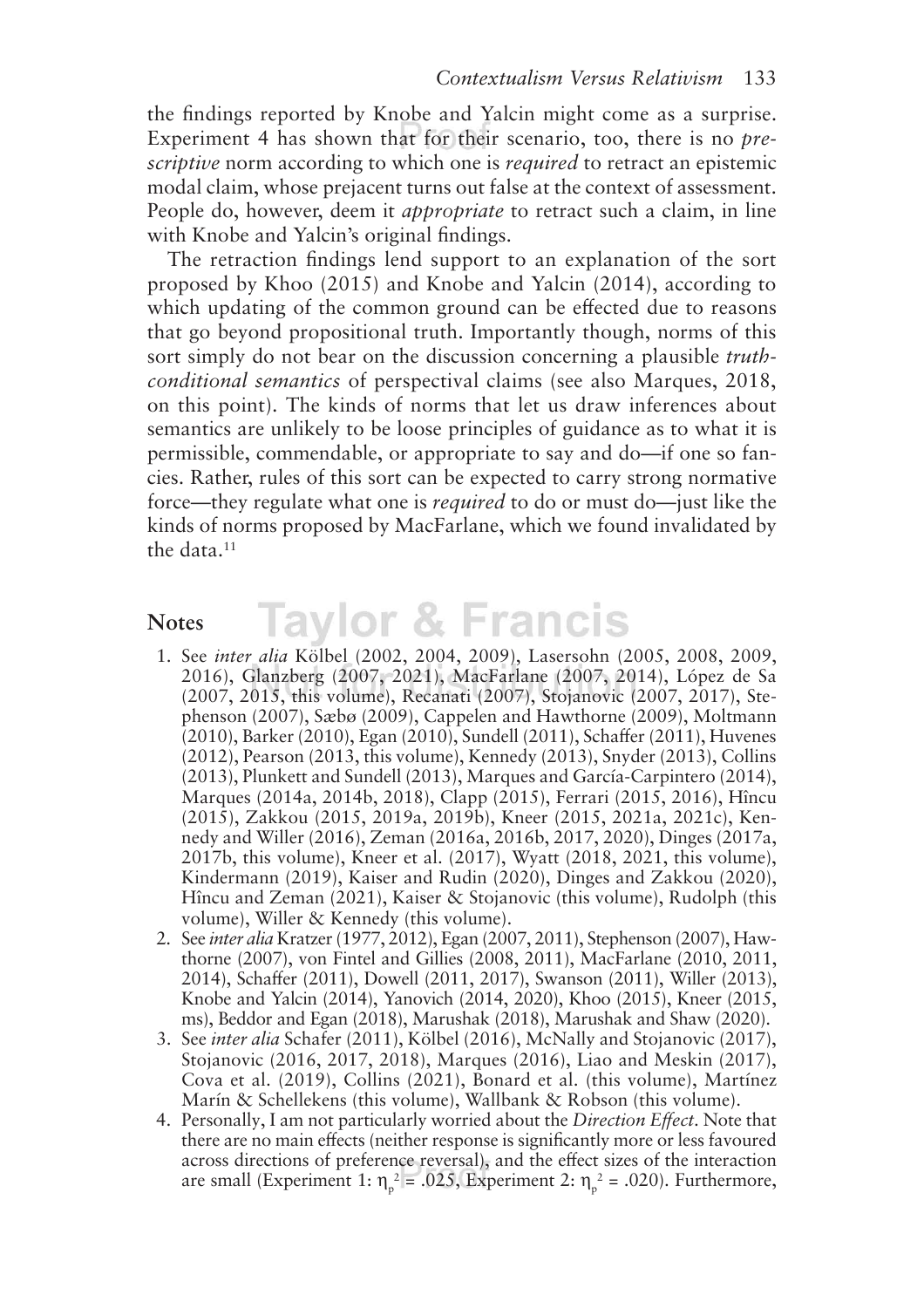the main reason why the Direction Efect could be interesting is that it arises in conjunction with the Even Split Efect. However, the Even Split will be challenged in the experiments that follow. What is more, in the experiments reported in what follows the Direction Efect is sometimes absent and sometimes it goes in the *opposite* direction of what Dinges and Zakkou report. Given that the efect's size is always at best small and its direction capricious, there simply does not seem to be a robust phenomenon that requires explanation.

- 5. Dinges and Zakkou's design is motivated by a critique of extant studies (2020, p. 7), which apparently run the risk of a normative confound by asking questions as to whether it is "appropriate" (Knobe & Yalcin, 2014) to retract a certain claim or whether the speaker is "required" to do so (Kneer, 2015, 2021a, Marques, ms). On Dinges and Zakkou's view, such "permissibilityrelated judgments" might be sensitive to normative factors that go beyond linguistic rules (e.g. norms of morality or etiquette). But even if there were reason to be concerned about a normative confound (I do not quite see how morality or etiquette could interfere in the short scenarios about the gustatory merits of bubble gum or fish sticks) this argument seems to miss the mark: the criticized questions test norms of *retraction*, not *truth assessment*, which is the topic of Dinges and Zakkou. As regards the latter, the cited papers simply test *agreement* with a proposed truth-evaluation. It is not evident what kind of normative confound could be lurking here or why this tried-and-tested methodology needs revision.
- 6. https://aspredicted.org/J9F\_7WW
- 7. As detailed, the two responses were judged independently. But given that they were presented on the same screen, it is perfectly plausible that the merits of each response were assessed with an eye to the alternative.
- 8. https://aspredicted.org/GP2\_HCK
- 9. https://aspredicted.org/HJC\_RP7
- 10. Advocates of relativism might sense hope in light of the fact that the mean is not that much below the midpoint (for arguments of this sort, see e.g. Beddor & Egan, 2018, § 4.1). Two points: *First*, what the relativist predicts is significant agreement with a required retraction claim, i.e. a mean rating that is not only somewhat below or nonsignificantly diferent from the midpoint but *significantly above* the midpoint. Diferently put, she predicts means of the magnitude we find for the "appropriate" formulation of the retraction claim, and the efect size of the diference between the two formulations here is instructive: it's very large (*d* = 1.19). *Second*, the means of this particular experiment—such is the nature of empirical research—simply seem to be a little higher than in related studies. In Kneer (2015, Exp. 5) the mean retraction results for Knobe and Yalcin's scenario is  $M = 3.2$  (SD = 2.2); Marques (ms, Exp. 1) reports near-identical results for English speakers and even lower means  $(M = 2.9)$  for native Spanish speakers (ms, Exp. 2). For a similar yet slightly diferent scenario (*China*, Kneer, 2015, Exp. 3) mean agreement with required retraction is considerably lower  $(M = 1.6, SD = 1.2)$ .
- 11. For comments and help, I would like to thank Joshua Knobe, Teresa Marques, Neri Marsili, Marc-André Zehnder, and the editors. I do not want to imply that any of them agree with me. This work was supported by a Swiss National Science Foundation Grant (PZ00P1\_179912).

## **Bibliography**

Bach, K. (2008). Applying pragmatics to epistemology. *Philosophical Issues*, *18*, Proot 68–88.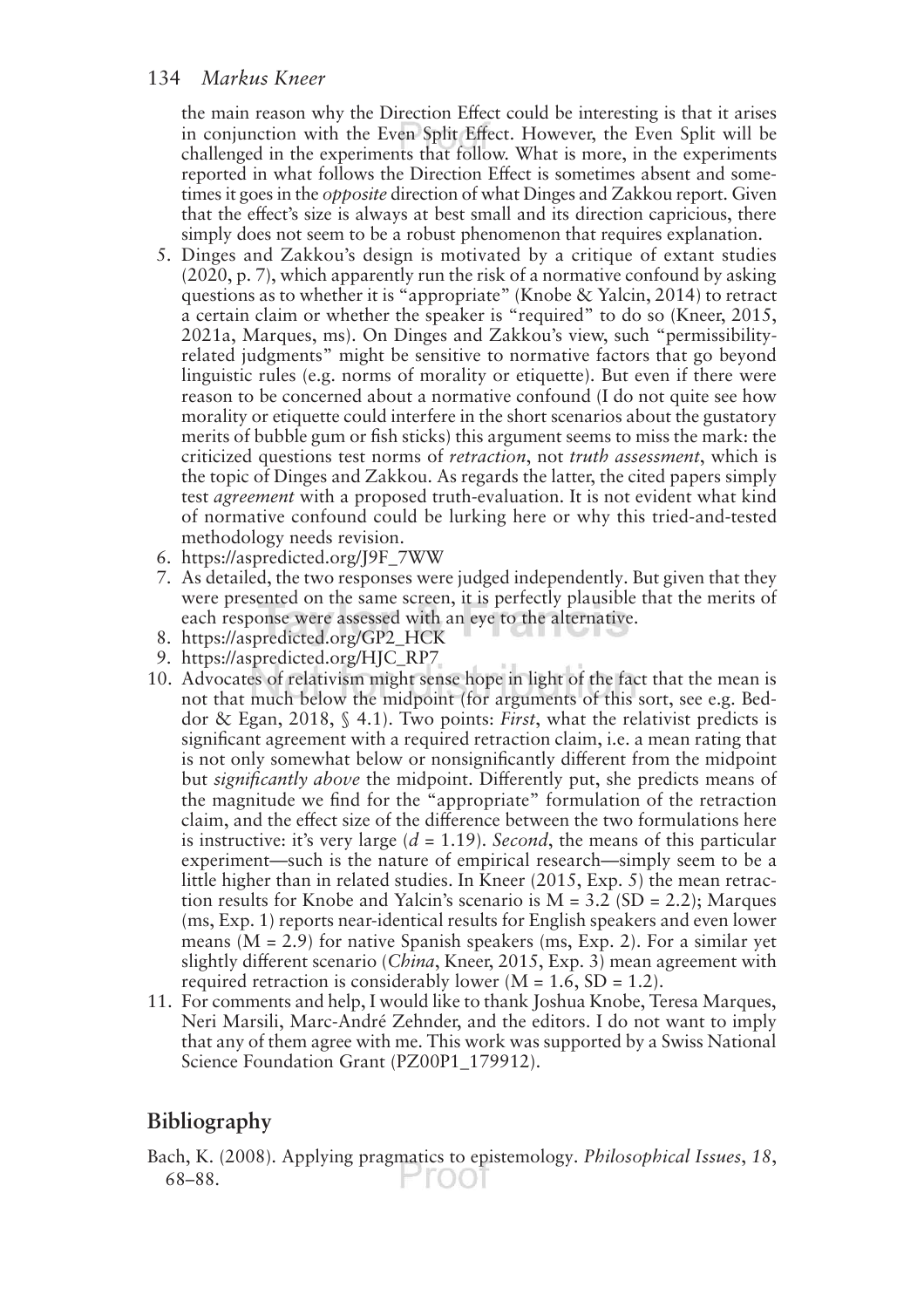- Barker, S. (2010). Cognitive expressivism, faultless disagreement, and absolute but non-objective truth. *Proceedings of the Aristotelian Society*, *110*, 183–199.
- Beddor, B., & Egan, A. (2018). Might do better: Flexible relativism and the QUD. *Semantics and Pragmatics*, *11*(7), 1–47.

Bonard, C., Cova, F., & Humbert-Droz, S. (This volume). De gustibus est disputandum—An empirical investigation of the folk concept of aesthetic taste.

- Caponetto, L. (2020). Undoing things with words. *Synthese*, *197*(6), 2399–2414.
- Cappelen, H., & Hawthorne, J. (2009). *Relativism and monadic truth*. Oxford University Press.
- Clapp, L. (2015). A non-alethic approach to faultless disagreement. *Dialectica*, *69*(4), 517–550.
- Collins, J. (2013). The syntax of personal taste. *Philosophical Perspectives*, *27*(1), 51–103.
- Collins, J. (2021). A norm of aesthetic assertion and its semantic (in)significance. *Inquiry*, *64*(10), 973–1003.
- Cova, F., Olivola, C. Y., Machery, E., Stich, S., Rose, D., Alai, M., . . . & Zhu, J. (2019). De Pulchritudine non est Disputandum? A cross-cultural investigation of the alleged intersubjective validity of aesthetic judgment. *Mind & Language*, *34*(3), 317–338.
- Dinges, A. (2017a). Relativism and assertion. *Australasian Journal of Philosophy*, *95*(4), 730–740.
- Dinges, A. (2017b). Relativism, disagreement and testimony. *Pacific Philosophical Quarterly*, *98*, 497–519.
- Dinges, A. (This volume). Non-indexical contextualism, relativism, and retraction. NUL IUI <u>uisti iduti</u> JТ
- Dinges, A., & Zakkou, J. (2020). A direction efect on taste predicates. *Philosophers' Imprint*, *20*(27), 1–22.
- Douven, I. (2006). Assertion, knowledge, and rational credibility. *Philosophical Review*, *115*(4), 449–485.
- Dowell, J. L. (2011). A flexible contextualist account of epistemic modals. *Philosophers' Imprint*, *11*(14), 1–25.
- Dowell, J. L. (2017). Contextualism about epistemic modals. In J. Jenkins Ichikawa (Ed.), *The Routledge handbook of epistemic contextualism* (pp. 388– 399). Routledge.
- Dummett, M. (1959/1978). Truth. In M. Dummett (Ed.), *Truth and other enigmas* (pp. 1–24). Harvard University Press.
- Egan, A. (2007). Epistemic modals, relativism and assertion. *Philosophical Studies*, *133*, 1–22.
- Egan, A. (2010). Disputing about taste. In R. Feldman & T. A. Warfield (Eds.), *Disagreement* (pp. 247–286). Oxford University Press.
- Egan, A. (2011). Relativism about epistemic modals. In S. D. Hales (Ed.), *A companion to relativism* (pp. 219–241). Wiley-Blackwell.
- Ferrari, F. (2015). Disagreement about taste and alethic suberogation. *The Philosophical Quarterly*, *66*(264), 516–535.
- Ferrari, F. (2016). Assessment-sensitivity. *Analysis*, *76*(4), 516–527.
- Glanzberg, M. (2007). Context, content, and relativism. *Philosophical Studies*, *136*, 1–29.1001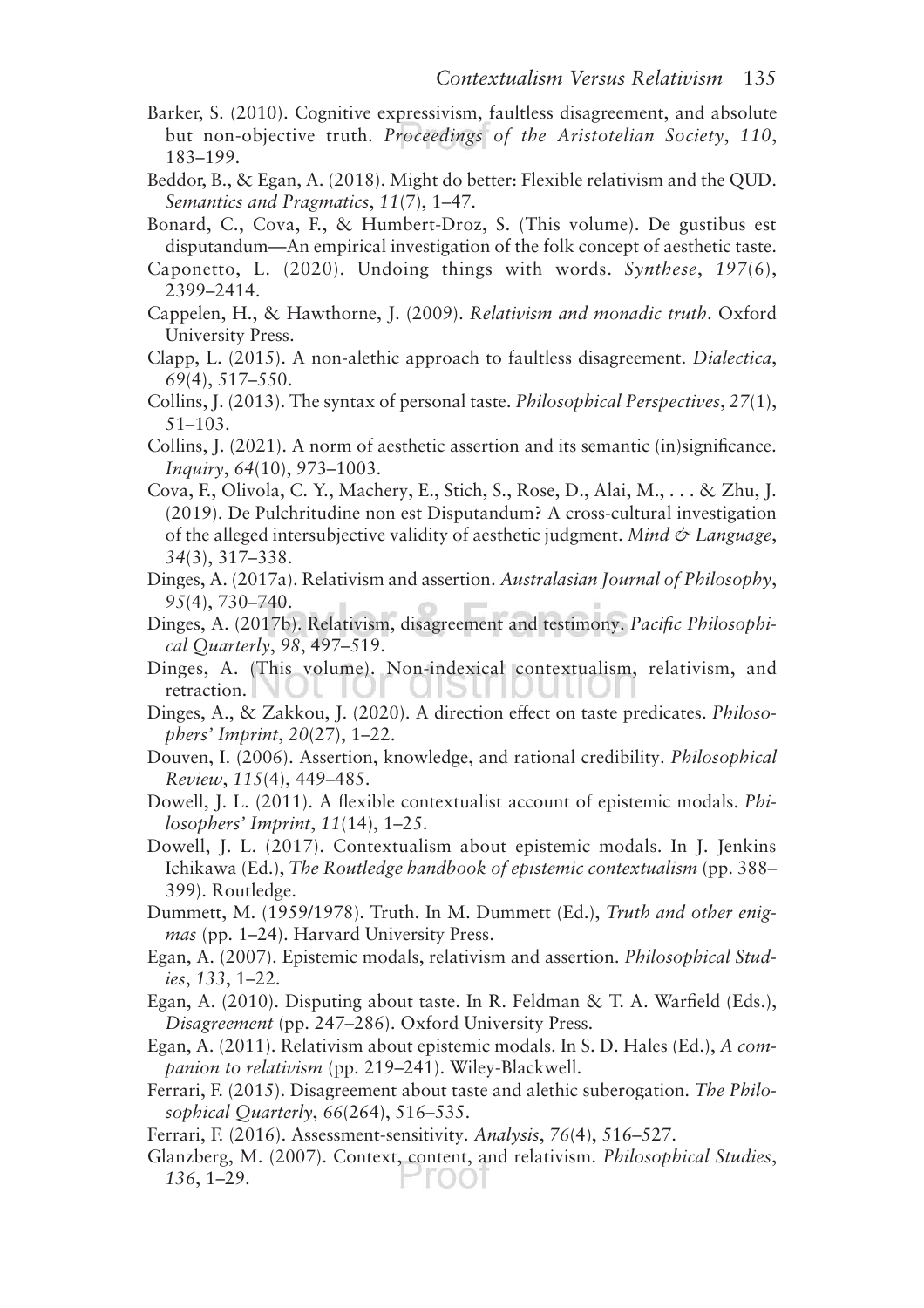Glanzberg, M. (2021). *Judges, experiencers and taste* [Manuscript].

Grice, P. (1989). *Studies in the way of words*. Harvard University Press.

Hawthorne, J. (2004). *Knowledge and lotteries*. Oxford University Press.

Hawthorne, J. (2007). Eavesdroppers and epistemic modals. *Philosophical Issues*, *17*, 92–101.

- Hîncu, M. (2015). Context, compositionality, and predicates of personal taste. In S. Costreie & M. Dumitru (Eds.), *Meaning and truth* (pp. 111–139). Pro Universitaria.
- Hîncu, M., & Zeman, D. (2021). On Wyatt's absolutist account of faultless disagreement in matters of personal taste. *Theoria*, *87*(5), 1322–1341.
- Hindriks, F. (2007). The status of the knowledge account of assertion. *Linguistics and Philosophy*, *30*, 393–406.

Huvenes, T. T. (2012). Varieties of disagreement and predicates of taste. *Australasian Journal of Philosophy*, *90*(1), 167–181.

- Kaiser, E., & Rudin, D. (2020). When faultless disagreement is not so faultless: What widely-held opinions can tell us about subjective adjectives. *Proceedings of the Linguistic Society of America*, *5*(1), 698–707.
- Kaiser, E., & Stojanovic, I. (This volume). Exploring valence in judgments of taste.
- Kennedy, C. (2013). Two sources of subjectivity: Qualitative assessment and dimensional uncertainty. *Inquiry*, *56*(2–3), 258–277.
- Kennedy, C., & Willer, M. (2016). Subjective attitudes and counterstance contingency. *Proceedings of Semantics and Linguistic Theory*, *26*, 913–933.
- Khoo, J. (2015). Modal disagreements. *Inquiry*, *58*(5), 511–534.
- Khoo, J., & Knobe, J. (2018). Moral disagreement and moral semantics. *Noûs*, *52*(1), 109–143. dictribut
- Kindermann, D. (2019). Coordinating perspectives: De se and taste attitudes in communication. *Inquiry*, *62*(8), 912–955.
- Kneer, M. (2015). *Perspective in language* [Unpublished doctoral dissertation]. EHESS/ENS Paris.
- Kneer, M. (2018). The norm of assertion: Empirical data. *Cognition*, *177*, 165–171.
- Kneer, M. (2021a). Predicates of personal taste: Empirical data. *Synthese*. https:// doi.org/10.1007/s11229-021-03077-9
- Kneer, M. (2021b). Norms of assertion in the United States, Germany, and Japan. *Proceedings of the National Academy of Sciences of the United States of America*, *118*(37). https://doi.org/10.1073/pnas.2105365118

Kneer, M. (2021c). Predicates of personal taste, semantic incompleteness, and necessitarianism. *Linguistics and Philosophy*, *44*, 981–1011.

- Kneer, M., Vicente, A., & Zeman, D. (2017). Relativism about predicates of personal taste and perspectival plurality. *Linguistics and Philosophy*, *40*(1), 37–60.
- Knobe, J. (2021). *Proposition or update? Two accounts of retraction* [Conference presentation]. Theoretical and Empirical Challenges to Retraction, University of Warsaw, Warsaw. https://danzeman.weebly.com/retraction-workshop.html
- Knobe, J., & Yalcin, S. (2014). Epistemic modals and context: Experimental data. *Semantics and Pragmatics*, *7*(10), 1–21. http://doi.org/10.3765/sp.7.10

Kölbel, M. (2002). *Truth without objectivity*. Routledge.

Kölbel, M. (2004). Faultless disagreement. *Proceedings of the Aristotelian Society*, *104*, 53–73.1 root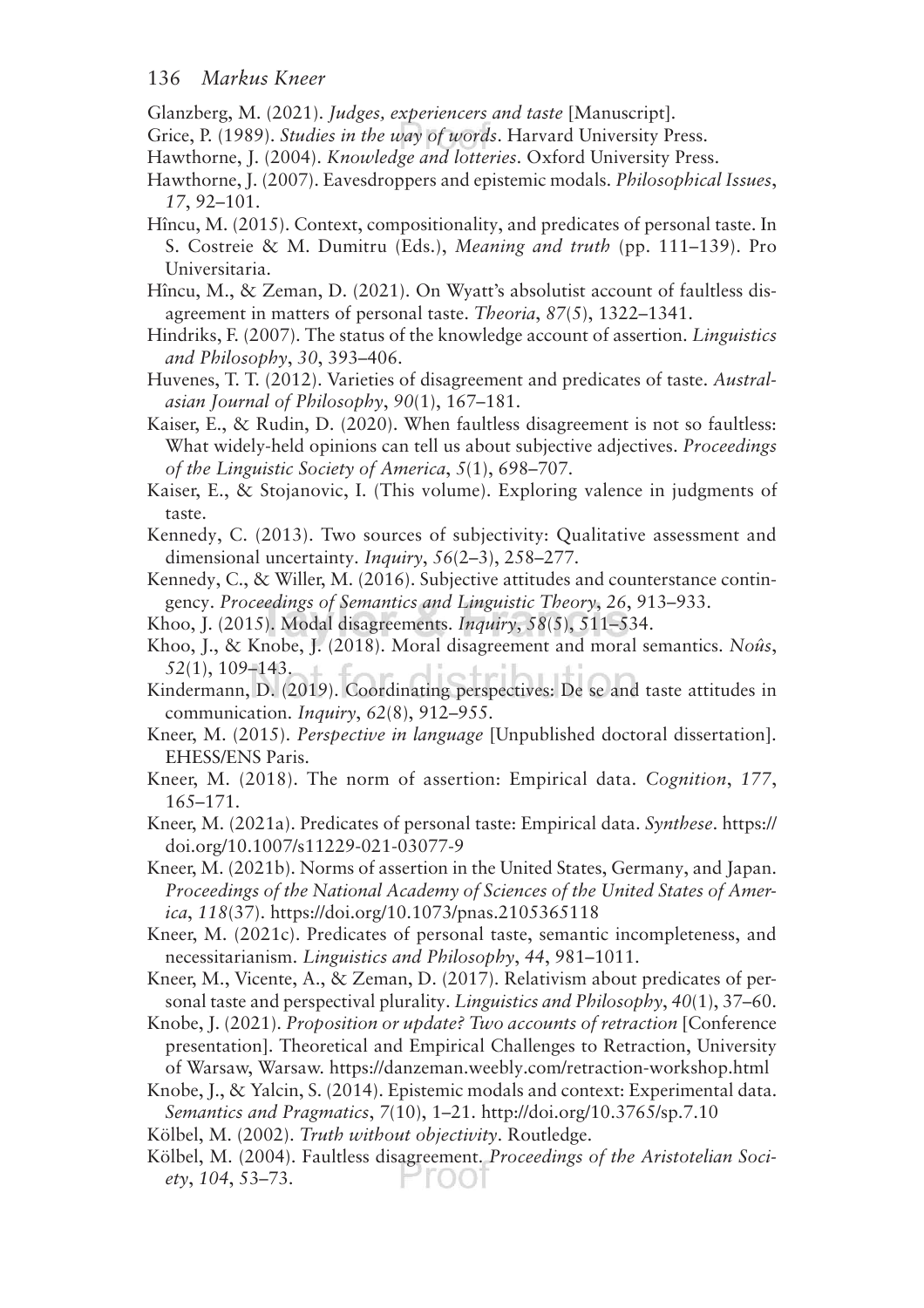- Kölbel, M. (2009). The evidence for relativism. *Synthese*, *166*, 375–395.
- Kölbel, M. (2016). Aesthetic judge-dependence and expertise. *Inquiry*, *59*(6), 589–617.
- Kratzer, A. (1977). What "must" and "can" must and can mean. *Linguistics and Philosophy*, *1*(3), 337–355.
- Kratzer, A. (2012). *Modals and conditionals: New and revised perspectives*. Oxford University Press.
- Lackey, J. (2007). Norms of assertion. *Noûs*, *41*(4), 594–626.
- Lasersohn, P. (2005). Context dependence, disagreement, and predicates of personal taste. *Linguistics and Philosophy*, *28*, 643–686.
- Lasersohn, P. (2008). Quantification and perspective in relativist semantics. *Philosophical Perspectives*, *22*(1), 305–337.
- Lasersohn, P. (2009). Relative truth, speaker commitment, and control of implicit arguments. *Synthese*, *166*, 359–374.
- Lasersohn, P. (2016). *Subjectivity and perspective in truth-theoretic semantics*. Oxford University Press.
- Liao, S. Y., & Meskin, A. (2017). Aesthetic adjectives: Experimental semantics and context-sensitivity. *Philosophy and Phenomenological Research*, *94*(2), 371–398.
- López de Sa, D. (2007). The many relativisms and the question of disagreement. *International Journal of Philosophical Studies*, *15*(2), 269–279.
- López de Sa, D. (2015). Expressing disagreement: A presuppositional indexical contextualist relativist account. *Erkenntnis*, *80*(1), 153–165.
- López de Sa, D. (This volume). Disagreements and disputes about matters of taste.
- MacFarlane, J. (2007). Relativism and disagreement. *Philosophical Studies*, *132*, JI IUI UISINDUIIUI 17–31.
- MacFarlane, J. (2010). *Epistemic modals: Relativism vs. cloudy contextualism*. Chambers Philosophy Conference on Epistemic Modals.
- MacFarlane, J. (2011). Epistemic modals are assessment sensitive. In A. Egan & B. Weatherson (Eds.), *Epistemic modality* (pp. 144–178). Oxford University Press.
- MacFarlane, J. (2014). *Assessment sensitivity: Relative truth and its applications*. Oxford University Press.
- Mandelkern, M., & Dorst, K. (ms). Assertion is weak.
- Marques, T. (2014a). Relative correctness. *Philosophical Studies*, *167*(2), 361–373.
- Marques, T. (2014b). Doxastic disagreement. *Erkenntnis*, *79*(1), 121–142.
- Marques, T. (2016). Aesthetic predicates: A hybrid dispositional account. *Inquiry*, *59*(6), 723–751.
- Marques, T. (2018). Retractions. *Synthese*, *195*(8), 3335–3359.
- Marques, T. (ms). Falsity and retraction.
- Marques, T., & García-Carpintero, M. (2014). Disagreement about taste: Commonality presuppositions and coordination. *Australasian Journal of Philosophy*, *92*(4), 701–723.
- Marsili, N. (2018). Truth and assertion: Rules versus aims. *Analysis*, *78*(4), 638–648.
- Marsili, N. (2020). The definition of assertion. *SSRN Papers*. https://papers.ssrn. com/sol3/papers.cfm?abstract\_id = 3711804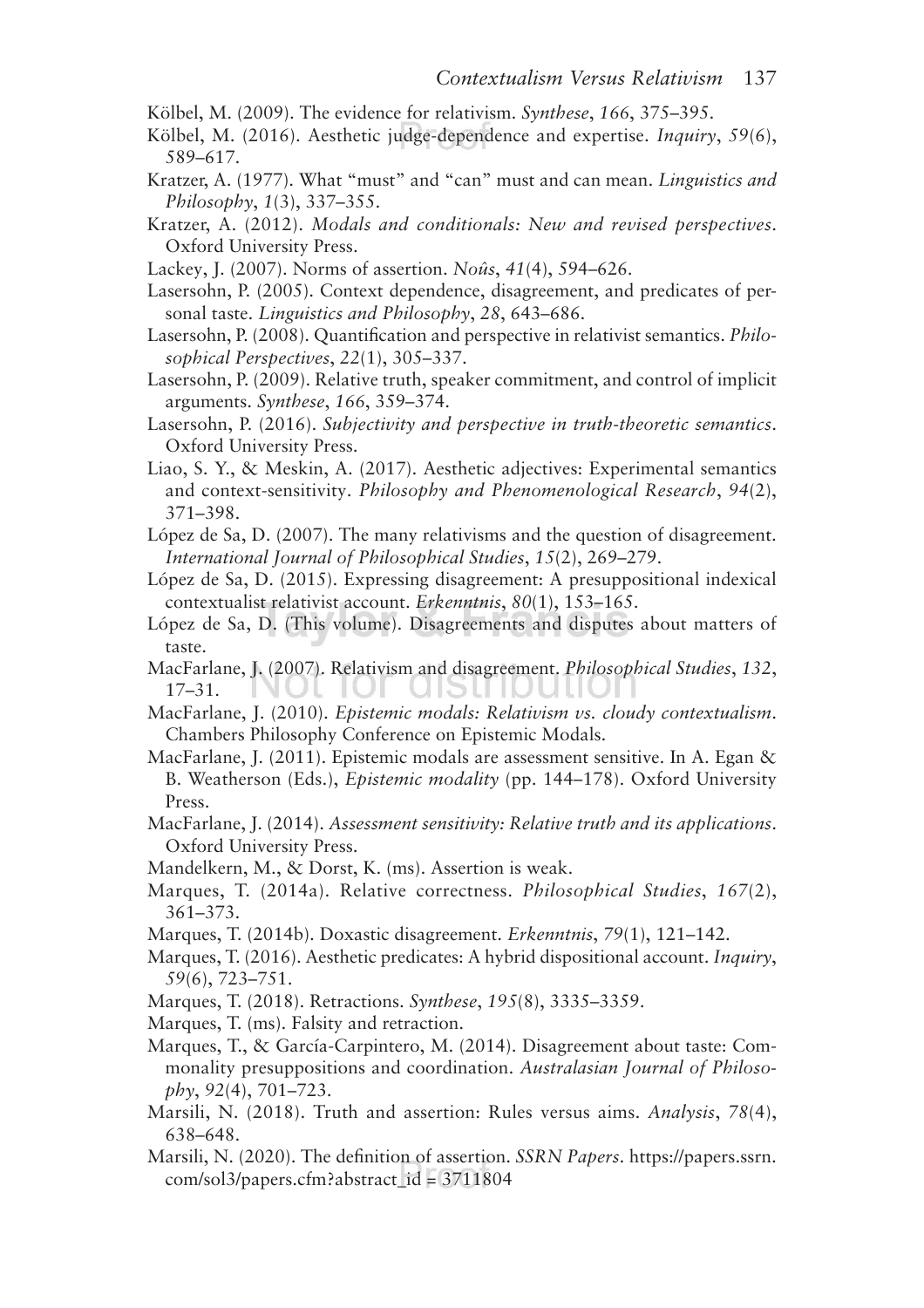- Marsili, N. (2021). Truth: The rule or the aim of assertion? *Episteme*. https://doi. org/10.1017/epi.2021.28 ∽roo:
- Marsili, N., & Wiegmann, A. (2021). Should I say that? An experimental investigation of the norm of assertion. *Cognition*. 10.31234/osf.io/cs45j
- Martínez Marín, I., & Schellekens, E. (This volume). Aesthetic taste: Perceptual discernment or emotional sensibility?
- Marushak, A. (2018). *Reasons and modals* [PhD dissertation]. University of Pittsburgh.
- Marushak, A., & Shaw, J. (2020). *Epistemics and emotives* [Ms]. University of Pittsburgh. https://bit.ly/3muP4K7.
- McNally, L., & Stojanovic, I. (2017). Aesthetic adjectives. In J. O. Young (Ed.), *The semantics of aesthetic judgements* (pp. 17–37). Oxford University Press.
- Moltmann, F. (2010). Relative truth and the first person. *Philosophical Studies*, *150*, 187–220.
- Pagin, P. (2014). Assertion. In E. Zalta (Ed.), S*tanford encyclopedia of philosophy*. https://plato.stanford. edu/entries/assertion/.
- Pagin, P. (2016). Problems with norms of assertion. *Philosophy and Phenomenological Research*, *93*(1), 178–207.
- Pearson, H. (2013). A judge-free semantics for predicates of personal taste. *Journal of Semantics*, *30*(1), 103–154.
- Pearson, H. (This volume). Individual and stage-level predicates of personal taste: Another argument for genericity as the source of faultless disagreement.
- Plunkett, D., & Sundell, T. (2013). Disagreement and the semantics of normative and evaluative terms. *Philosophers' Imprint*, *13*(23), 1–37.
- Recanati, F. (2007). *Perspectival thought: A plea for (moderate) relativism*. Oxford University Press.  $\mathcal{L}$
- Reuter, K., & Brössel, P. (2019). No knowledge required. *Episteme*, *16*(3), 303–321.
- Rudolph, R. E. (This volume). Diferences of taste: Analyzing phenomenal and non-phenomenal appearance sentences.
- Sæbø, K. J. (2009). Judgment ascriptions. *Linguistics and Philosophy*, *32*, 327–352.
- Schafer, K. (2011). Faultless disagreement and aesthetic realism. *Philosophy and Phenomenological Research*, *82*(2), 265–286.
- Schafer, J. (2011). Perspective in taste predicates and epistemic modals. In A. Egan & B. Weatherson (Eds.), *Epistemic modality*. Oxford University Press.
- Snyder, E. (2013). Binding, genericity, and predicates of personal taste. *Inquiry*, *56*(2–3), 278–306.
- Stalnaker, R. (1978). Assertion. In P. Cole (Ed.), *Syntax and semantics 9: Pragmatics*. Academic Press.
- Stalnaker, R. (1999). *Context and content*. Oxford University Press.
- Stalnaker, R. (2002). Common ground. *Linguistics and Philosophy*, *25*, 701–721.
- Stephenson, T. (2007). Judge dependence, epistemic modals, and predicates of personal taste. *Linguistics and Philosophy*, *30*, 487–525.
- Stojanovic, I. (2007). Talking about taste: Disagreement, implicit arguments, and relative truth. *Linguistics and Philosophy*, *30*, 691–706.
- Stojanovic, I. (2016). Expressing aesthetic judgments in context. *Inquiry*, *59*(6), 'roo1 663–685.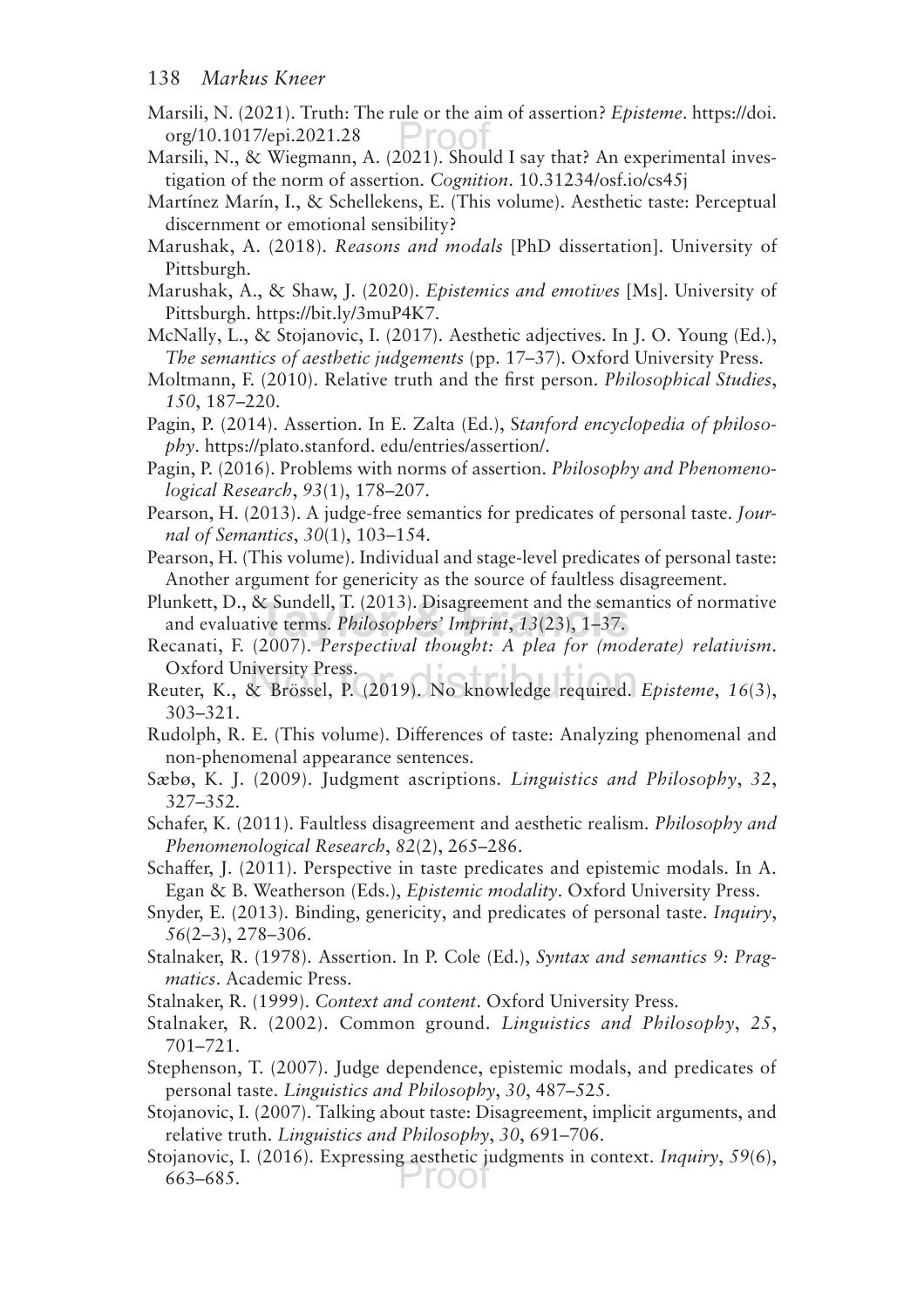- Stojanovic, I. (2017). Context and disagreement. *Cadernos de Estudos Linguísticos*, *59*(1), 7–22. -roo
- Stojanovic, I. (2018). An empirical approach to aesthetic adjectives. In F. Cova & S. Réhault (Eds.), *Advances in experimental philosophy of aesthetics* (pp. 221– 240). Bloomsbury.
- Sundell, T. (2011). Disagreements about taste. *Philosophical Studies*, *155*, 267–288.
- Swanson, E. (2011). How not to theorize about the language of subjective uncertainty. In A. Egan & B. Weatherson (Eds.), *Epistemic modality* (pp. 249–269). Oxford University Press.
- Turri, J. (2011). The express knowledge account of assertion. *Australasian Journal of Philosophy*, *89*(1), 37–45.
- Turri, J. (2013). The test of truth: An experimental investigation of the norm of assertion. *Cognition, 129*(2), 279–291.
- Turri, J. (2015). Knowledge and the norm of assertion: A simple test. *Synthese*, *192*(2), 385–392.
- Turri, J. (2017). Experimental work on the norms of assertion. *Philosophy Compass*, *12*(7), e12425.
- von Fintel, K., & Gillies, A. S. (2008). CIA leaks. *The Philosophical Review*, *117*(1), 77–98.
- von Fintel, K., & Gillies, A. S. (2011). *Might* made right. In A. Egan & B. Weatherson (Eds.), *Epistemic modality* (pp. 108–130). Oxford University Press.
- Wallbank, R., & Robson, J. (This volume). Over-appreciating appreciation.
- Weiner, M. (2005). Must we know what we say? *The Philosophical Review*, *114*(2), 227–251.
- Willer, M. (2013). Dynamics of epistemic modality. *The Philosophical Review*, *122*(1), 45–92.
- Willer, M., & Kennedy, C. (This volume). Perspectival content and semantic composition.
- Williamson, T. (1996). Knowing and asserting. *The Philosophical Review*, *105*(4), 489–523.
- Williamson, T. (2000). *Knowledge and its limits*. Oxford University Press.

Wyatt, J. (2018). Absolutely tasty: An examination of predicates of personal taste and faultless disagreement. *Inquiry*, *61*(3), 252–280.

- Wyatt, J. (2021). The nature of disagreement: Matters of taste and environs. *Synthese*, 1–29. https://doi.org/10.1007/s11229-021-03266-6
- Wyatt, J. (This volume). How to Canberra-plan disagreement: Platitudes, taste, preferences.
- Yanovich, I. (2014). Standard contextualism strikes back. *Journal of Semantics*, *31*(1), 67–114. https://doi.org/10.1093/jos/fs022
- Yanovich, I. (2020). Epistemic modality. In D. Gutzmann, L. Matthewson, C. Meier, H. Rullmann, & T. E. Zimmerman (Eds.), *The Wiley Blackwell companion to semantics*. Wiley-Blackwell.
- Zakkou, J. (2015). *Tasty contextualism* [Unpublished doctoral dissertation]. Humboldt University Berlin.
- Zakkou, J. (2019a). Denial and retraction: A challenge for theories of taste predicates. *Synthese*, *196*(4), 1555–1573.
- Zakkou, J. (2019b). Embedded taste predicates. *Inquiry*, *62*(6), 718–739.